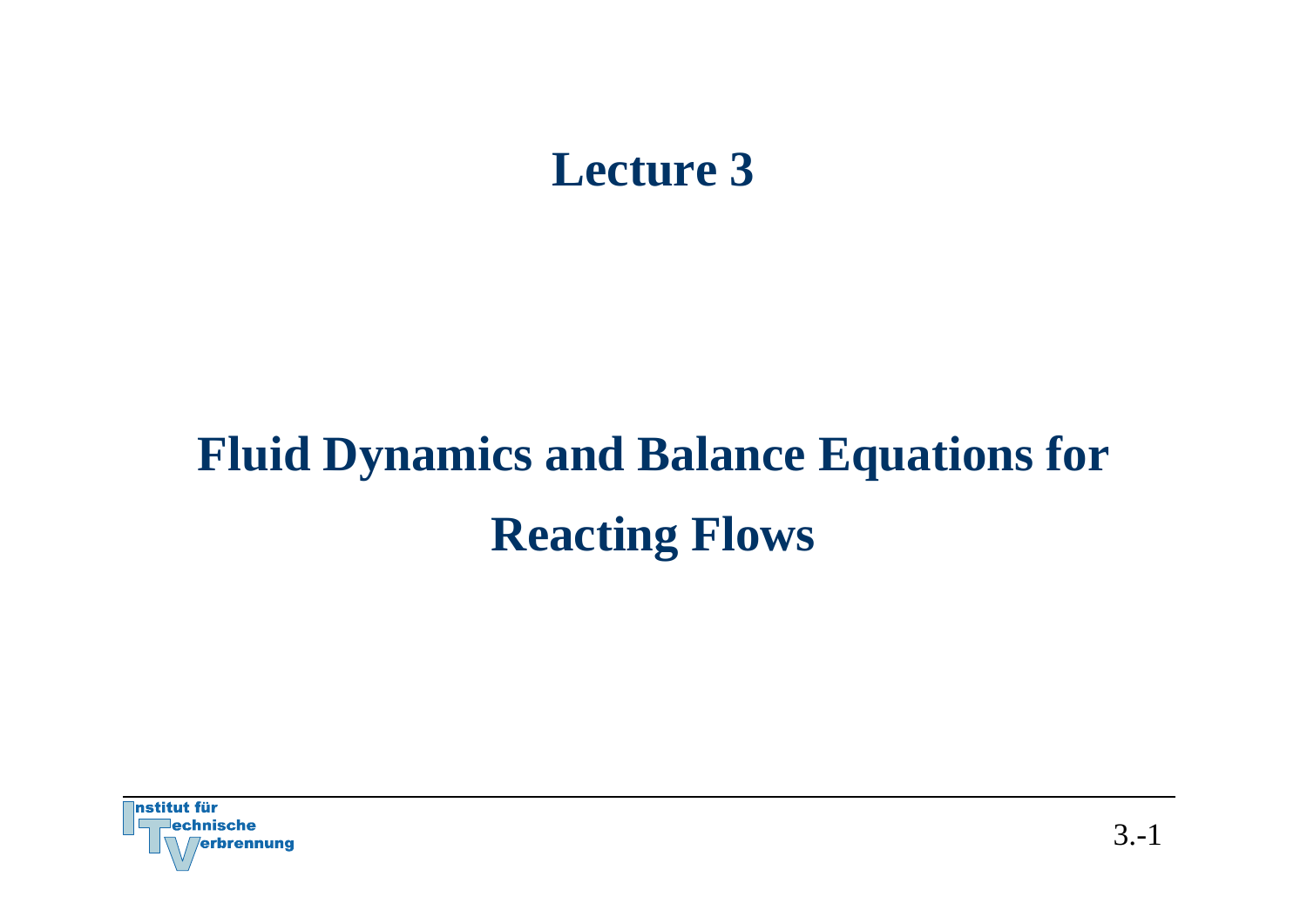Basics: equations of continuum mechanics

- balance equations for mass and momentum
- balance equations for the energy and the chemical species

Associated with the release of thermal energy and the increase in temperature is a local decrease in density which in turn affects the momentum balance.

Therefore, all these equations are closely coupled to each other.

Nevertheless, in deriving these equations we will try to point out how they can be simplified and partially uncoupled under certain assumptions.

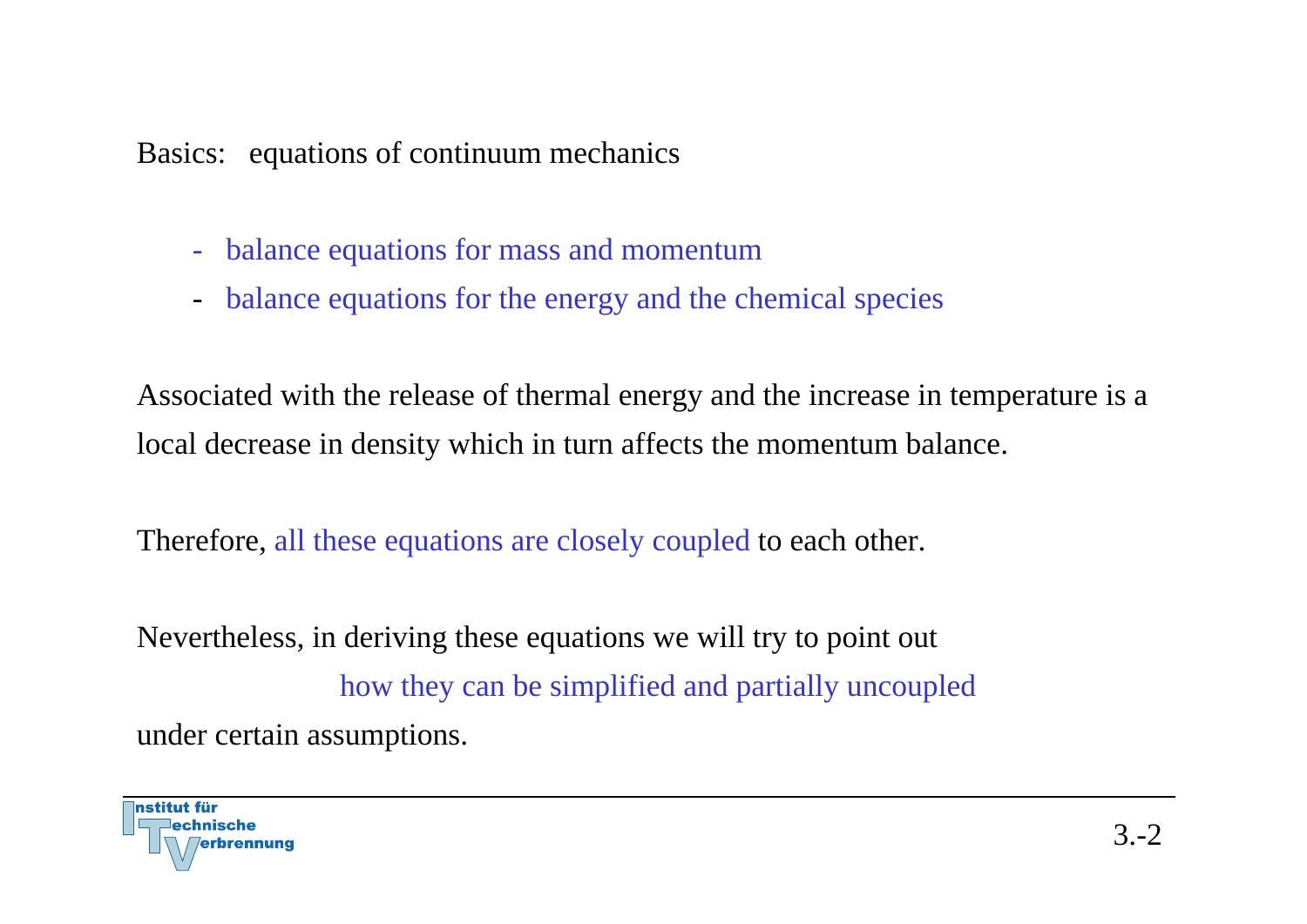# **Balance Equations**



A time-independent control volume *V* for a balance quality  $F(t)$ 

The scalar product between the surface flux  $\phi_f$  and the normal vector *n* determines the outflow through the surface A, a source  $s_f$  the rate of production of  $F(t)$ 

Let us consider a general quality per unit volume  $f(x, t)$ .

Its integral over the finite volume *V*, with the time-independent boundary *A* is given by

$$
F(t)=\int\limits_{V}f(x,t)\mathrm{d}V
$$

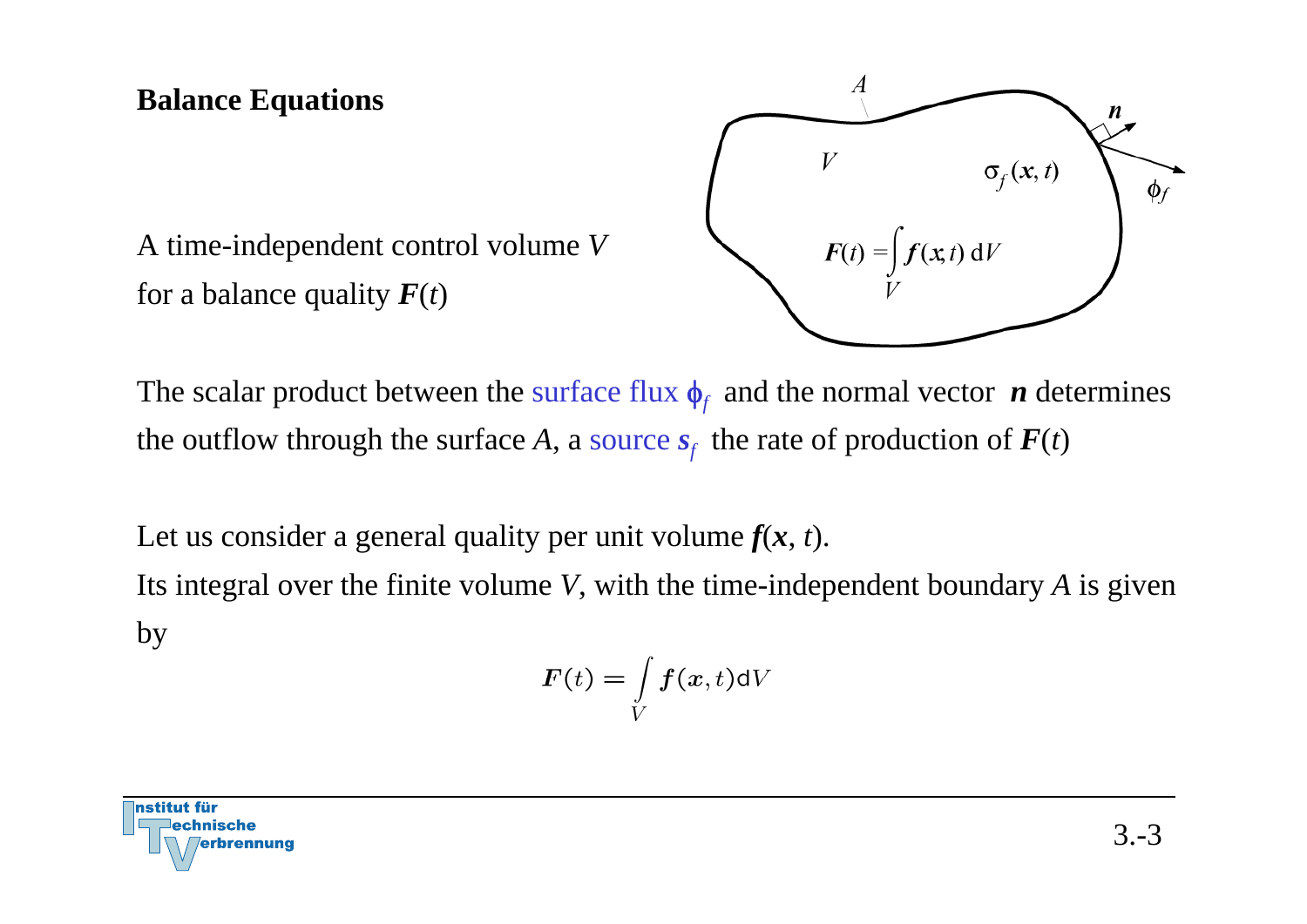The temporal change of *F*

$$
\frac{\partial \boldsymbol{F}}{\partial t} = \int\limits_{V} \frac{\partial \boldsymbol{f}}{\partial t} \mathrm{dV}
$$



is then due to the following three effects:

1. by the flux  $\phi_f$  across the boundary A. This flux may be due to convection or molecular transport.

By integration over the boundary *A* we obtain the net contribution

$$
-\int\limits_A \boldsymbol{\phi}_f\cdot\boldsymbol{n}\,\mathsf{d} A,
$$

which is negative, if the normal vector is assumed to direct outwards.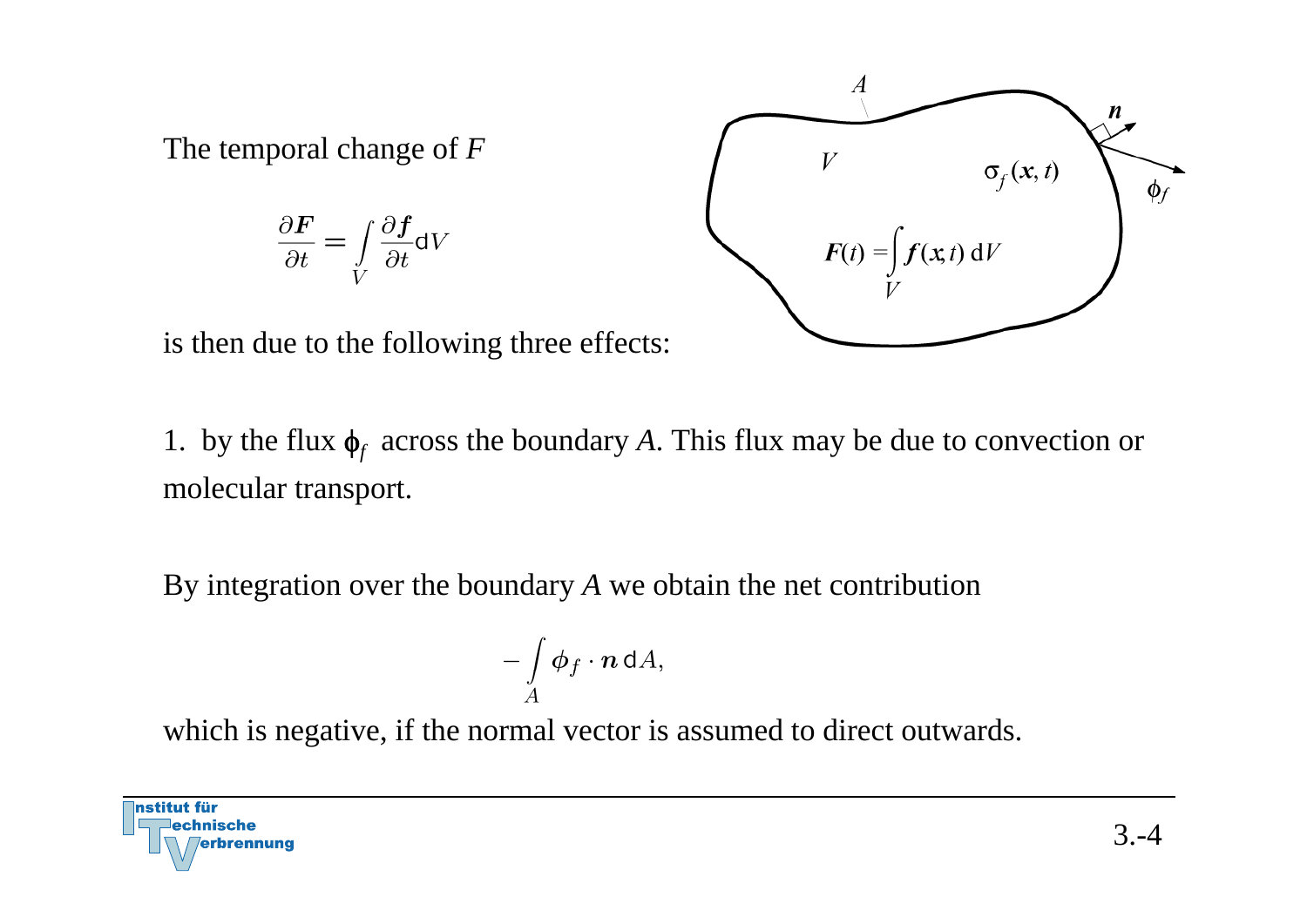2. by a local source  $\sigma_f$  within the volume. This is an essential production of partial mass by chemical reactions. Integrating the source term over the volume leads to



 $\int \boldsymbol{\sigma}_f \, \mathsf{d} V$ 

3. by an external induced source *<sup>s</sup>*.

Examples are the gravitational force or thermal radiation.

Integration of  $s_f$  over the volume yields

$$
\int\limits_V \boldsymbol{s}_f \, \mathsf{d}V
$$

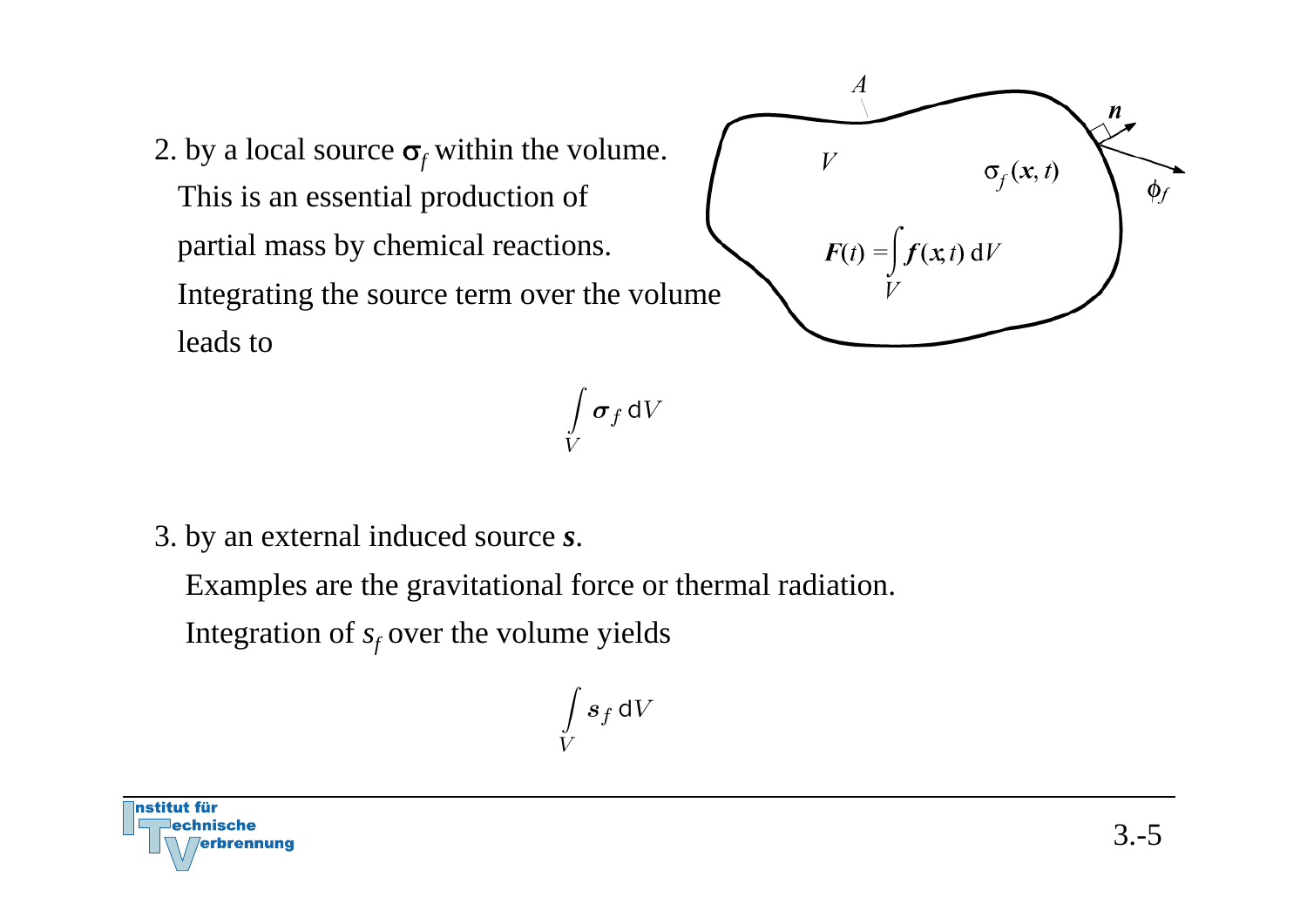

Changing the integral over the boundary *A* into a volume integral using Gauss' theorem

$$
\int\limits_A \phi_f \cdot n \, \mathrm{d}A = \int\limits_V \mathsf{div} \, \phi_f \, \mathrm{d}V
$$

and realizing that the balance must be independent of the volume, we obtain the general balance equation in differential form

$$
\frac{\partial \boldsymbol{f}}{\partial t} = -\mathbf{div} \, \boldsymbol{\phi}_f + \boldsymbol{\sigma}_f + \boldsymbol{s}_f
$$

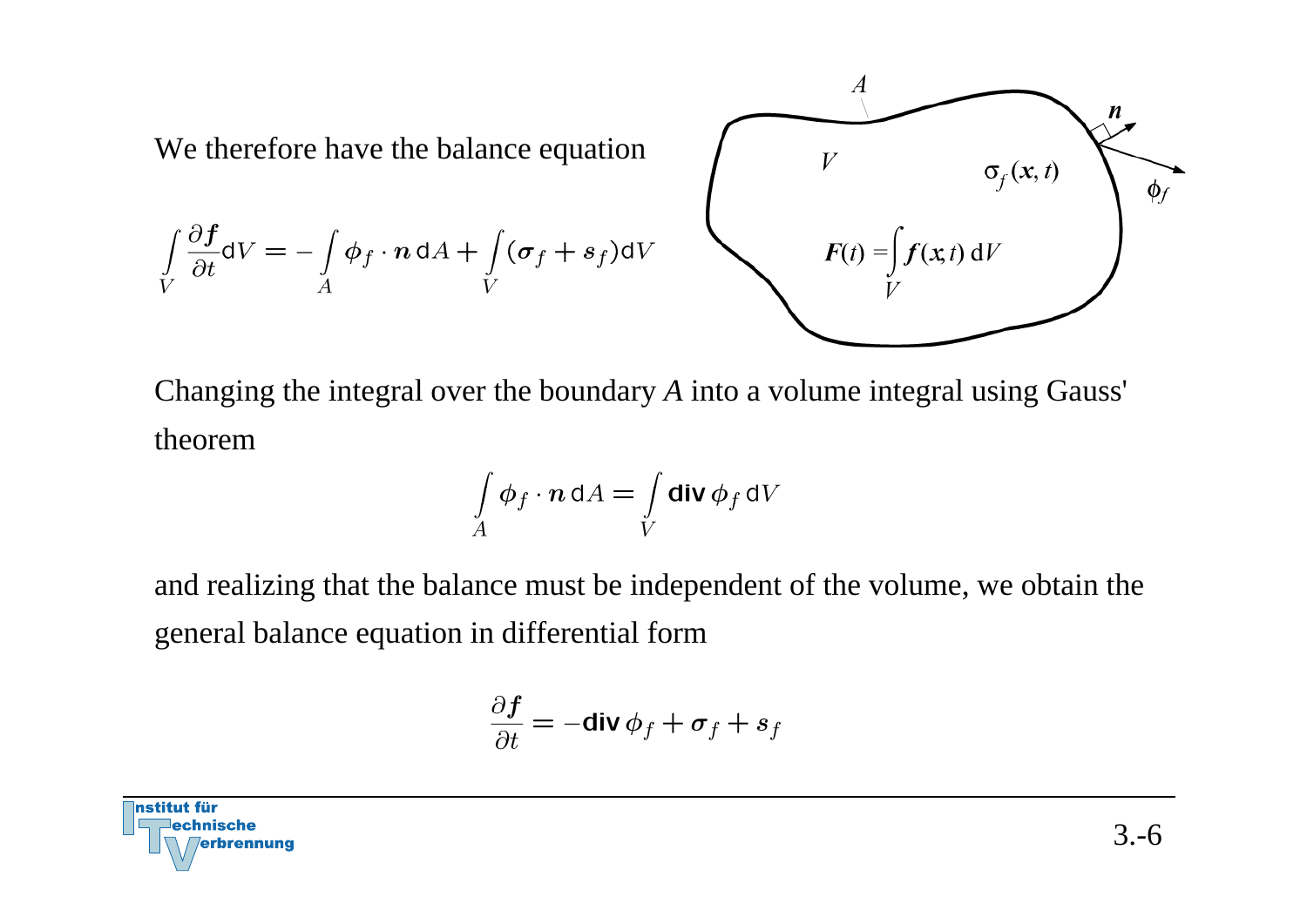### **Mass Balance**

Set the partial mass per unit volume  $\rho_i = \rho Y_i = f$ .



The partial mass flux across

the boundary is  $\rho_i v_i = \phi_f$ , where  $v_i$  is called the diffusion velocity.

Summation over all components yields the mass flow  $ho v = \sum_{i=1}^{n} \rho_i v_i$ , where  $v$  is the mass average velocity.

 $v_i-v=\frac{j_i}{\rho_i},$ The difference between <sup>v</sup>*i* defines the diffusion flux where the sum satisfies

$$
\sum_{i=1}^k j_i=0.
$$

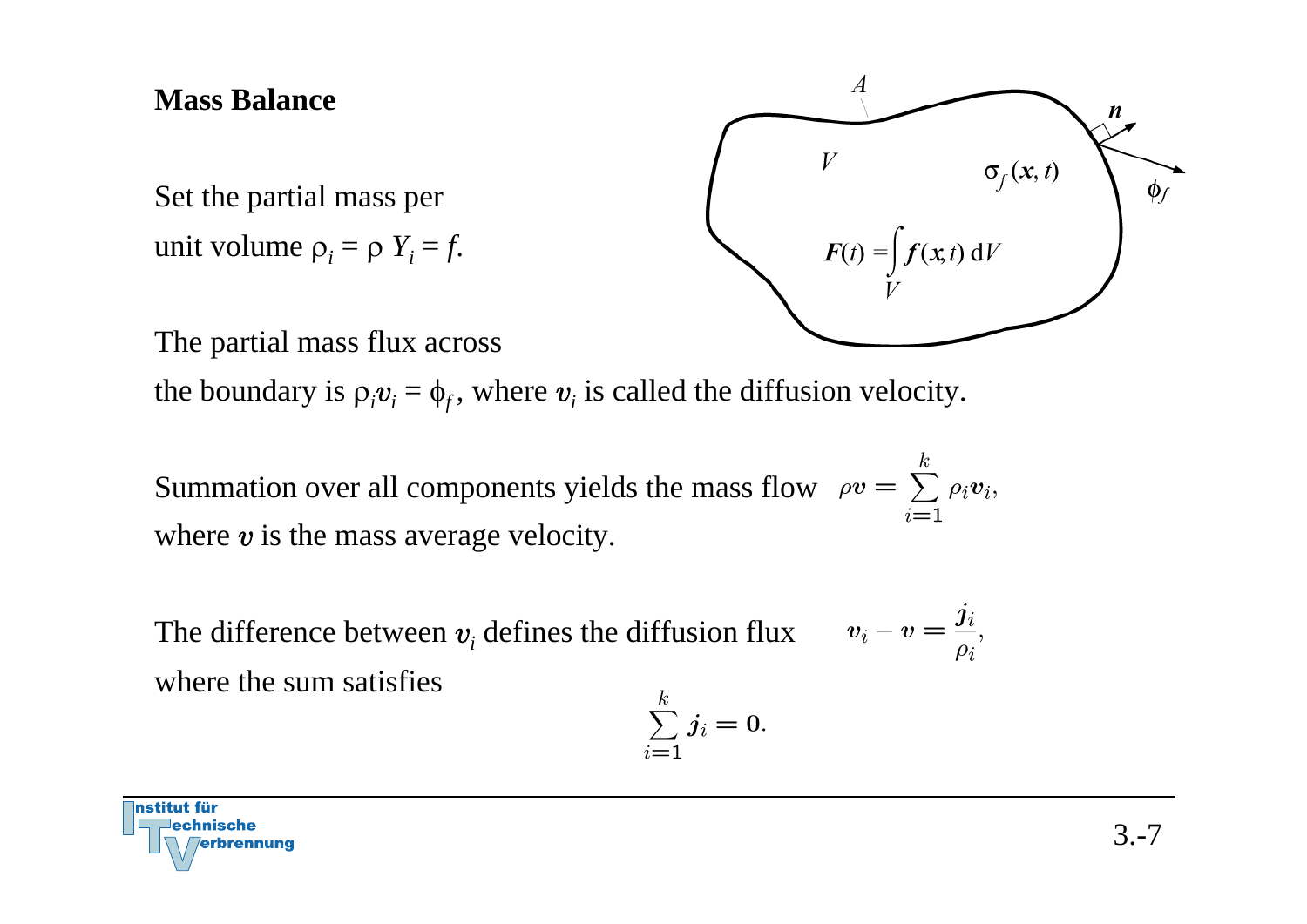Setting the chemical source term

$$
\sigma_f = \dot{m}_i = W_i \sum_{l=1}^r \nu_{il} \,\omega_l
$$

one obtains the equation for the partial density

$$
\frac{\partial \rho_i}{\partial t} = -\mathbf{div}(\rho_i \mathbf{v}_i) + \dot{m}_i, \quad i = 1, 2, \dots, k.
$$

The summation over *i* leads to the continuity equation

$$
\frac{\partial \rho}{\partial t} = -\mathbf{div}(\rho v).
$$

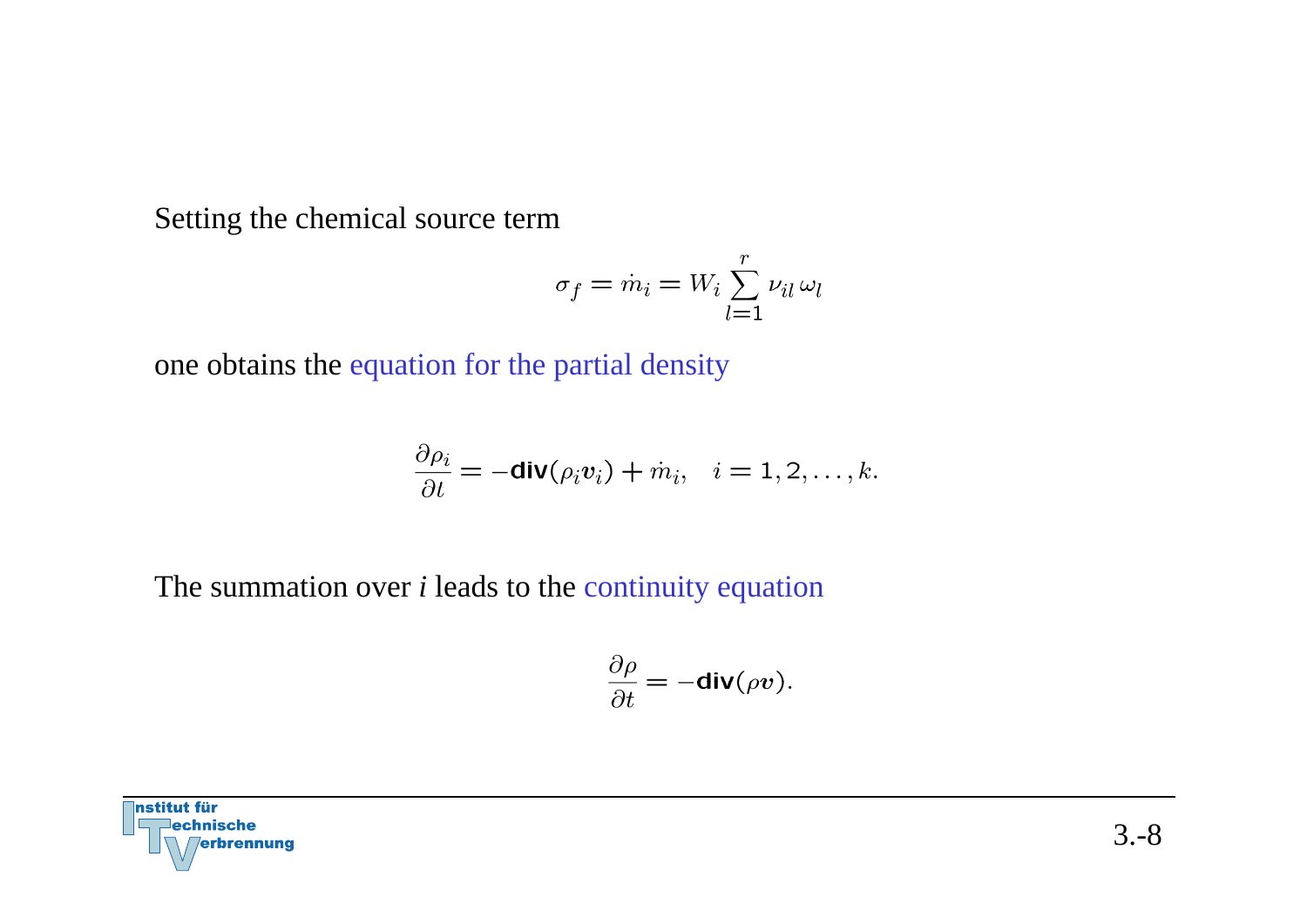Introducing the total derivative of a quantity  $A$ 

$$
\frac{\mathsf{D}\mathcal{A}}{\mathsf{D}t} = \frac{\partial \mathcal{A}}{\partial t} + v \cdot \mathsf{grad}\, \mathcal{A}
$$

a combination with the continuity equation yields

$$
\rho \frac{\mathsf{D}\mathcal{A}}{\mathsf{D}t} = \frac{\partial(\rho \mathcal{A})}{\partial t} + \mathbf{div}(\rho v \mathcal{A}).
$$

Then 
$$
\frac{\partial \rho_i}{\partial t} = -\text{div}(\rho_i v_i) + \dot{m}_i
$$
,  $i = 1, 2, ..., k$ . using  $v_i - v = \frac{j_i}{\rho_i}$ 

may also be written

$$
\rho \frac{\mathsf{D} Y_i}{\mathsf{D} t} = -\mathbf{div} \, \mathbf{j}_i + \dot{m}_i, \quad i = 1, 2, \dots, k.
$$

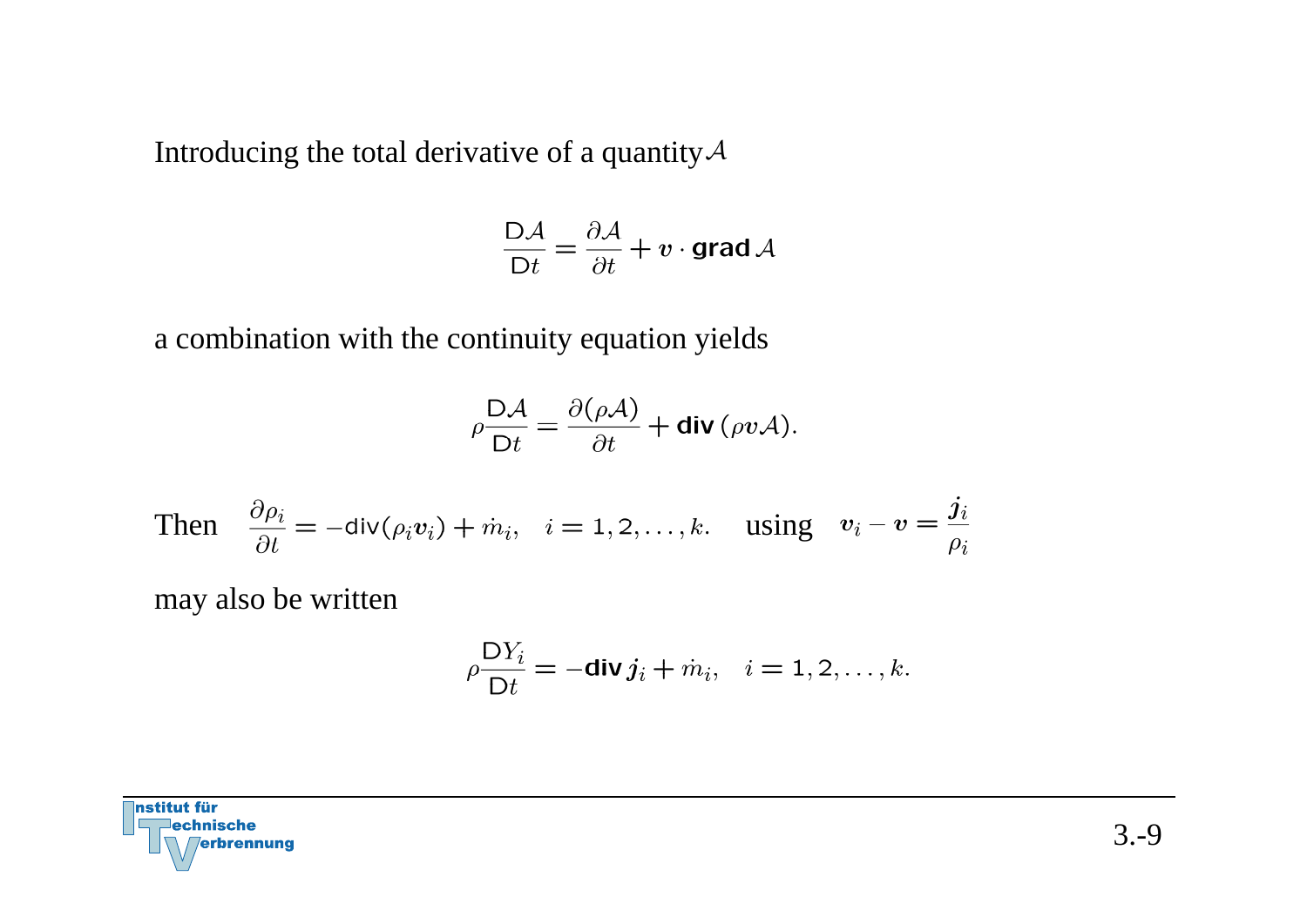# **Momentum Balance**

Set the momentum per unit volume  $\rho v = f$ .

The momentum flux is the sum of the convective momentum in flow  $\rho v v$  and the stress tensor

$$
P = pI + \tau
$$

where  $\bm{I}$  is the unit tensor and  $\bm{\tau}$  is the viscous stress tensor.

Therefore  $\rho vv + P = \phi_f$ .

There is no local source of momentum, but the gravitational force from outside

$$
s_f=\rho g
$$

where *g* denotes the constant of gravity.

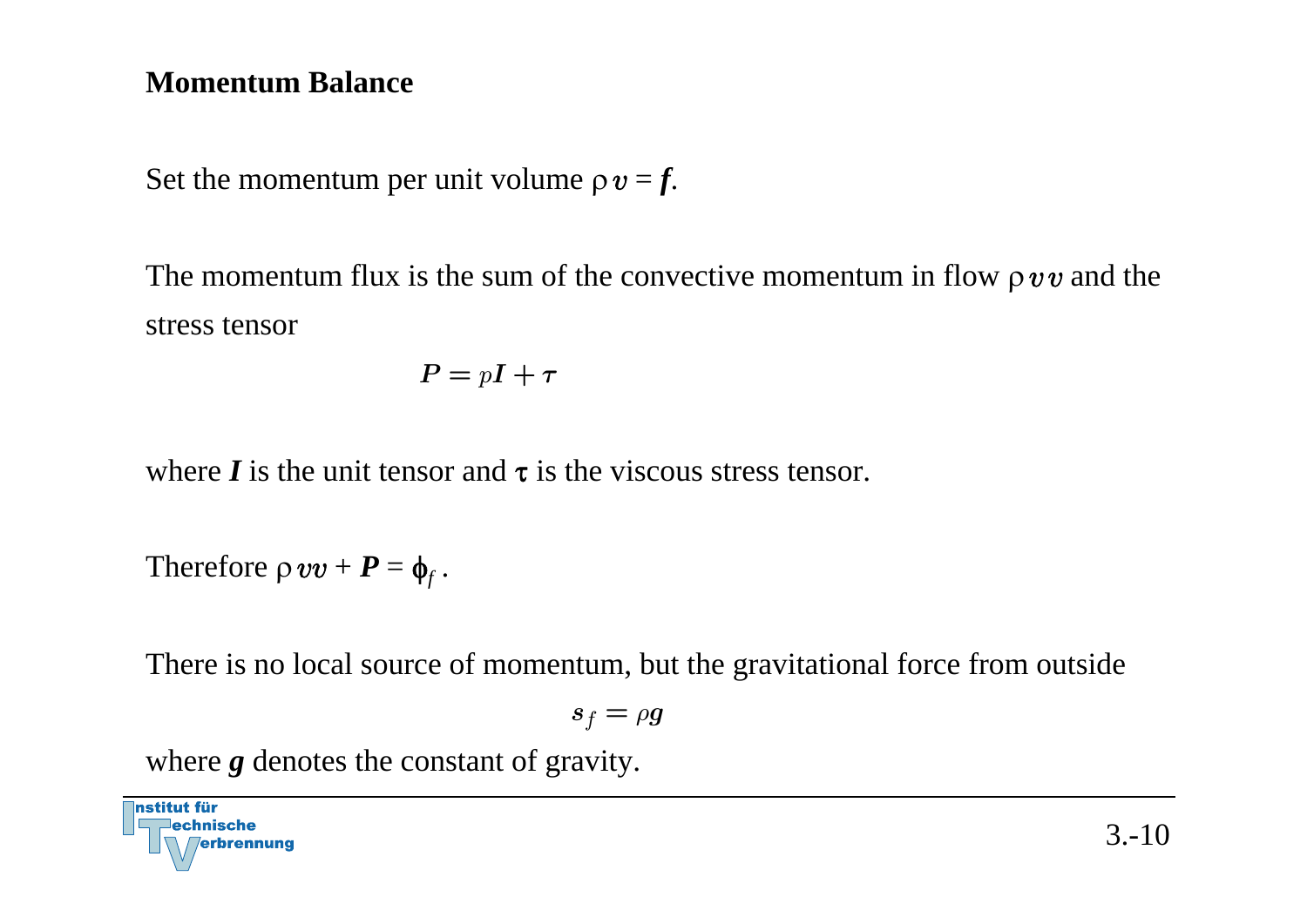The momentum equation then reads

$$
\frac{\partial \rho v}{\partial t} = -\text{div}\left(\rho v v + P\right) + \rho g
$$

or with 
$$
\rho \frac{D\mathcal{A}}{Dt} = \frac{\partial(\rho \mathcal{A})}{\partial t} + \text{div}(\rho v \mathcal{A})
$$
 for  $\mathcal{A} \equiv v$ 

 $\overline{a}$ 

we obtain

$$
\rho \frac{\mathsf{D} v}{\mathsf{D} t} = -\mathsf{grad}\, p - \mathsf{div}\boldsymbol{\tau} + \rho g.
$$

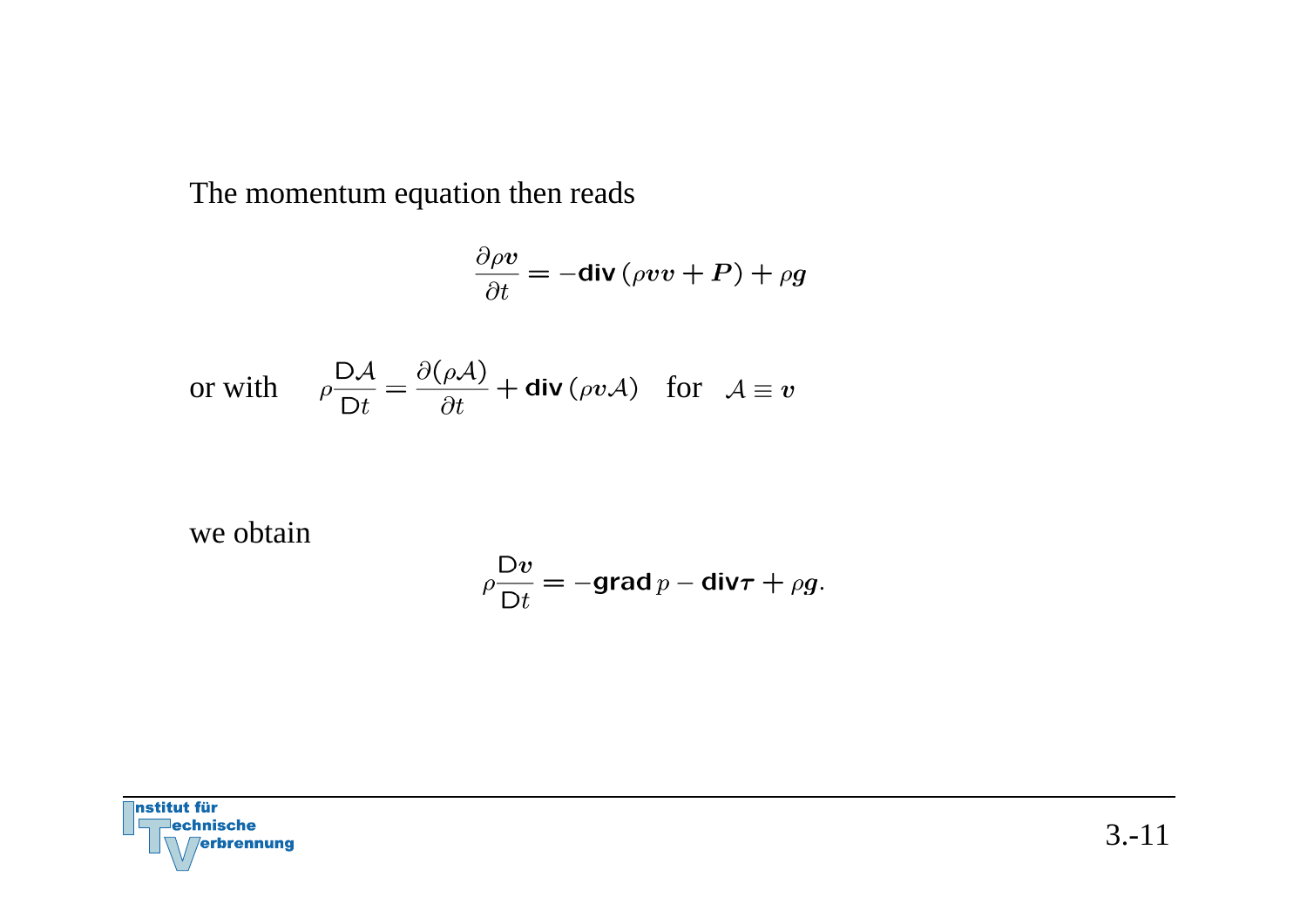#### **Kinetic Energy Balance**

The scalar product of the momentum equation

$$
\frac{\partial \rho \boldsymbol{v}}{\partial t} = -\text{div}\left(\rho \boldsymbol{v} \boldsymbol{v} + \boldsymbol{P}\right) + \rho \boldsymbol{g}
$$

with  $v$  provides the balance for the kinetic energy

$$
\frac{1}{2}\frac{\partial}{\partial t}(\rho v^2) = -\text{div}\,(P \cdot v + \frac{1}{2}v\rho v^2) + P
$$
: grad  $v + \rho g \cdot v$ ,

where  $v^2 = v \cdot v$ .

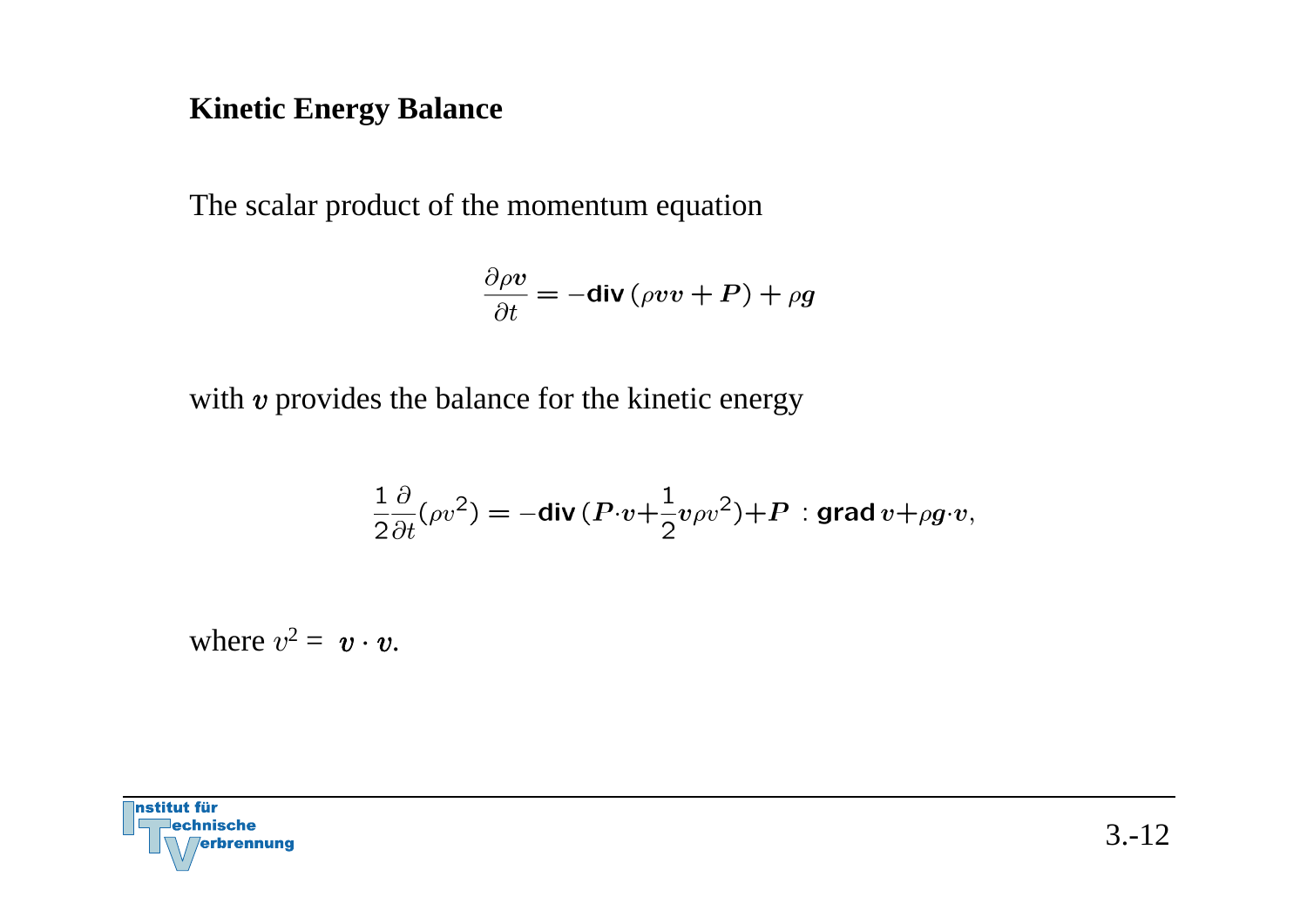#### **Potential Energy Balance**

The gravitational force may be written as the derivative of the time-independent potential

$$
g = -\text{grad}\,\psi, \quad \frac{\partial \psi}{\partial t} = 0.
$$

Then with the continuity equation

$$
\frac{\partial \rho}{\partial t} = -\mathbf{div}(\rho \mathbf{v})
$$

the balance for the potential energy is

$$
\frac{\partial(\rho\psi)}{\partial t} = -\mathbf{div}(\rho v\psi) - \rho g \cdot v.
$$

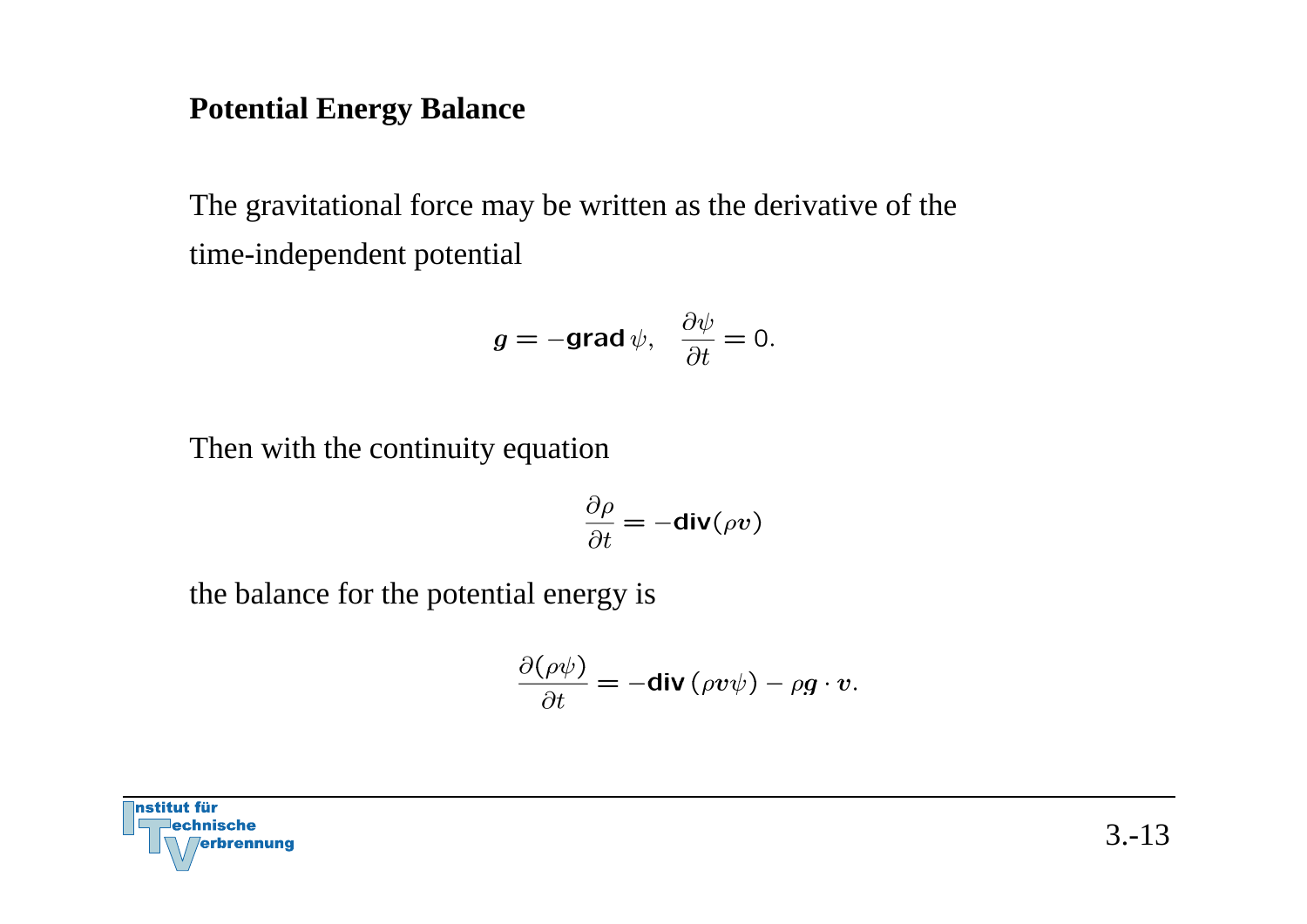#### **Total and Internal Energy and Enthalpy Balance**

The first law of thermodynamics states that the total energy must be conserved, such that the local source  $\sigma_f = 0$ .

We set  $\rho e = f$ , where the total energy per unit mass is

$$
e = u + \frac{1}{2}v^2 + \psi.
$$

This defines the internal energy introduced in

$$
du + p dv = dh - v dp = \delta q + \delta w_R
$$

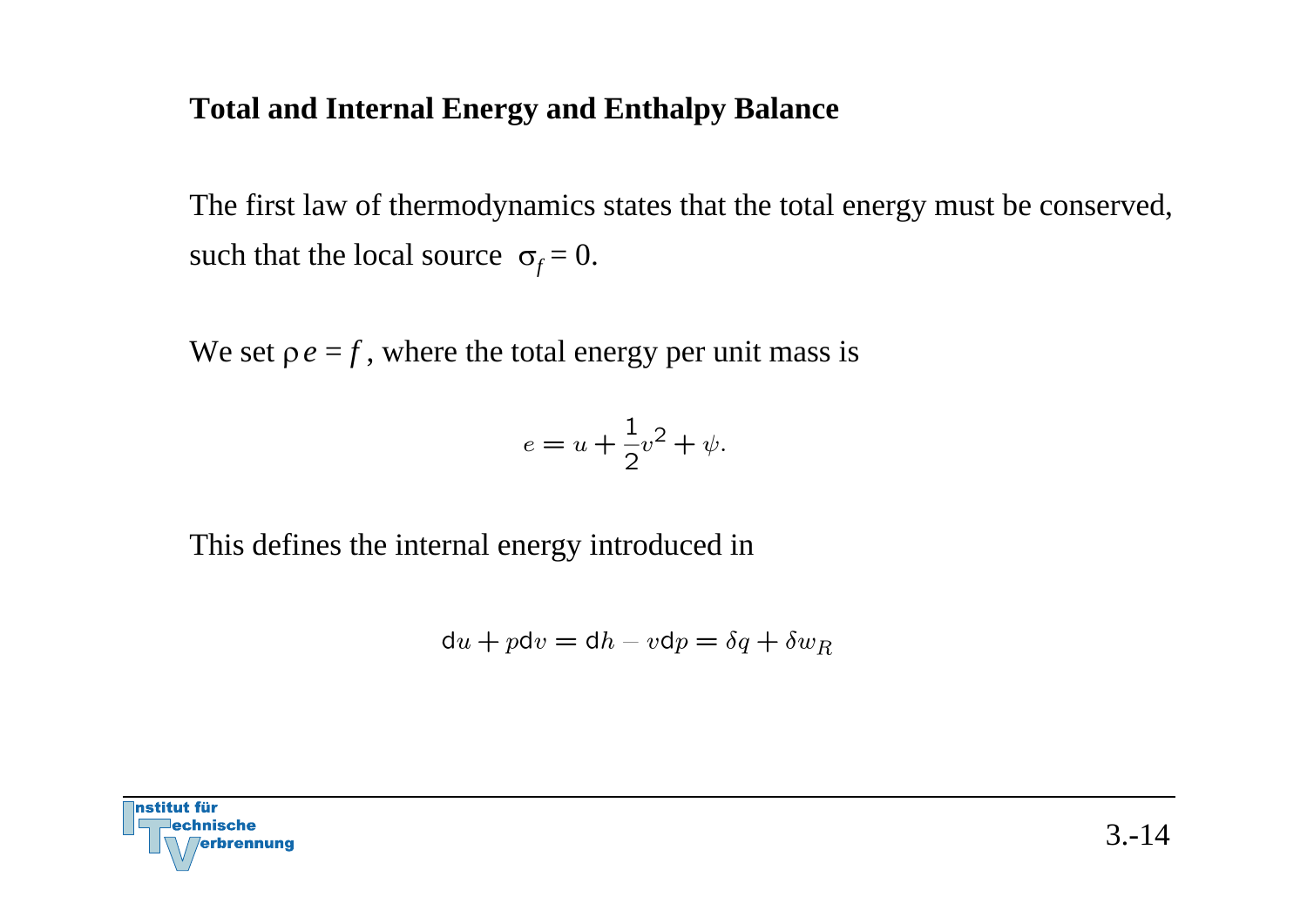The total energy flux  $\phi_f \equiv j_e$  is

$$
j_e = \rho ev + P \cdot v + j_q
$$

which defines the total heat flux  $j_q$ .

The externally induced source due to radiation is  $\dot{q}_R = s_f$ 

Then the total energy balance 
$$
\frac{\partial(\rho e)}{\partial t} = -\text{div } j_e + \dot{q}_R
$$

may be used to derive an equation for the internal energy

$$
\frac{\partial(\rho u)}{\partial t} = -\text{div}(\rho vu + j_q) - P : \text{grad } v + q_R.
$$

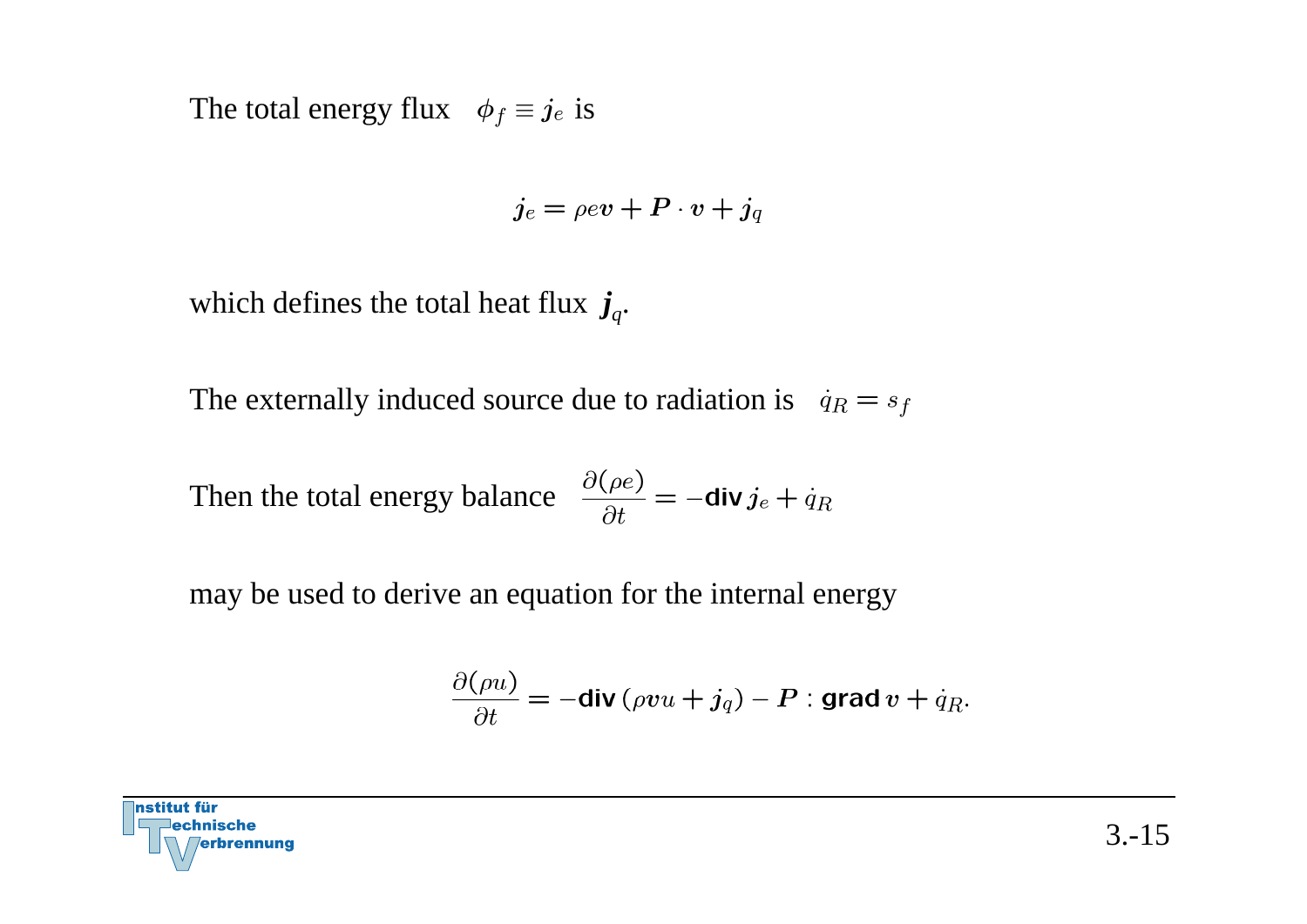Using 
$$
\rho \frac{\mathsf{D}\mathcal{A}}{\mathsf{D}t} = \frac{\partial(\rho \mathcal{A})}{\partial t} + \mathsf{div}(\rho v \mathcal{A})
$$

this may be written with the total derivative

$$
\rho \frac{\mathsf{D} u}{\mathsf{D} t} = -\mathbf{div} j_q - p \mathbf{div} v + \boldsymbol{\tau} : \mathbf{grad} v + \dot{q}_R
$$

With the continuity equation  $\frac{\partial \rho}{\partial t} = -\text{div}(\rho v)$ .

we may substitute  $\operatorname{div} v = \rho \frac{D}{Dt} (\frac{1}{\rho})$ 

to find

$$
\underbrace{\frac{\mathsf{D}u}{\mathsf{D}t}}_{\propto \mathsf{d}u} + \underbrace{p\frac{\mathsf{D}}{\mathsf{D}t}\left(\frac{1}{\rho}\right)}_{\propto p\mathsf{d}v} = \underbrace{\frac{1}{\rho}\left[-\mathsf{div}\,j_q + \dot{q}_R\right]}_{\propto \delta q} + \underbrace{\frac{1}{\rho}\tau : \mathsf{grad}\,v}_{\propto \delta w_R}
$$

illustrating the equivalence with the first law introduced in a global thermodynamic balance.

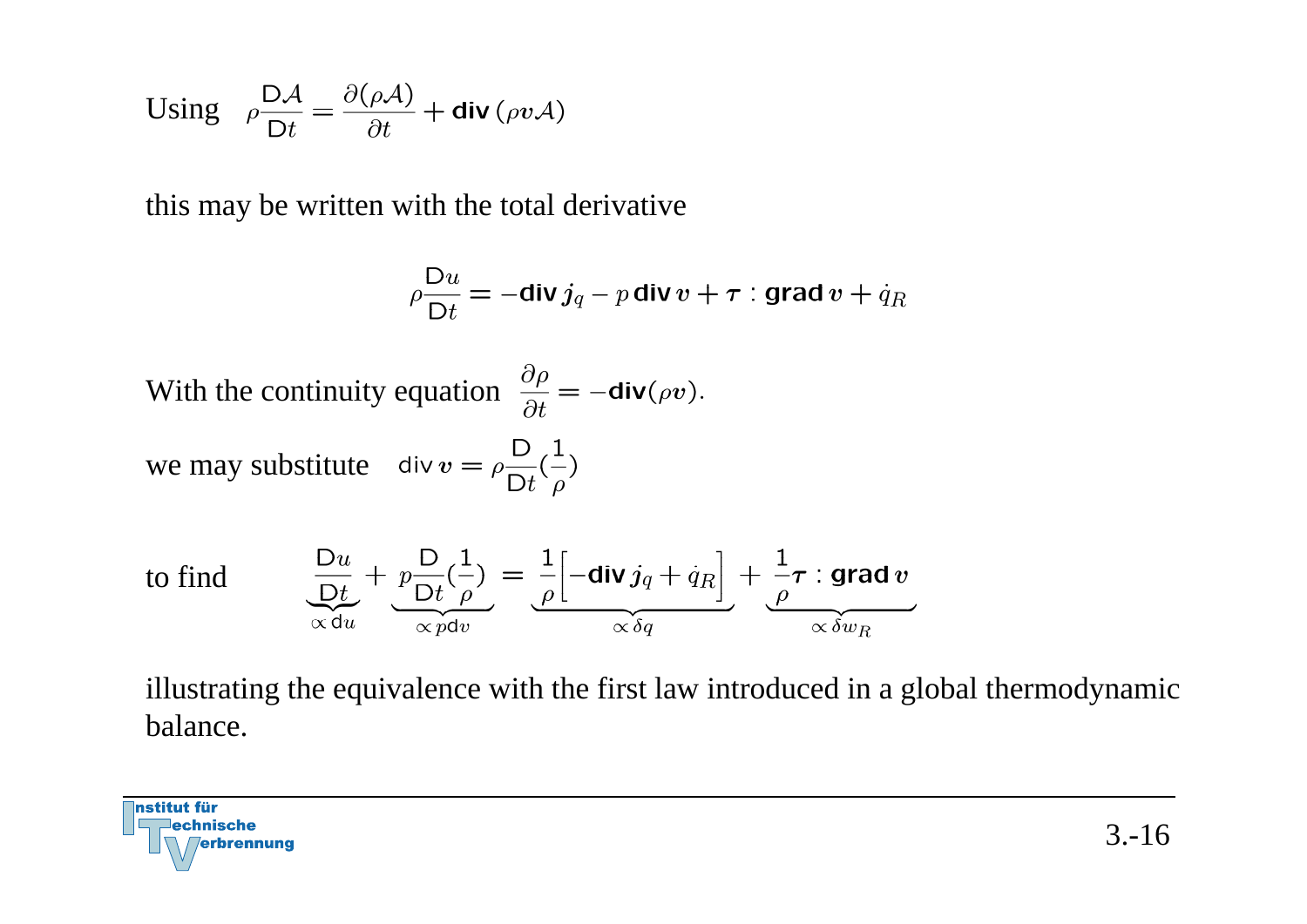With the enthalpy  $h = u + p/\rho$  the energy balance equation can be formulated for the enthalpy

$$
\rho \frac{\mathsf{D}h}{\mathsf{D}t} = \frac{\mathsf{D}p}{\mathsf{D}t} = -\mathbf{div}\, j_q + \tau : \mathbf{grad}\, v + \dot{q}_R.
$$

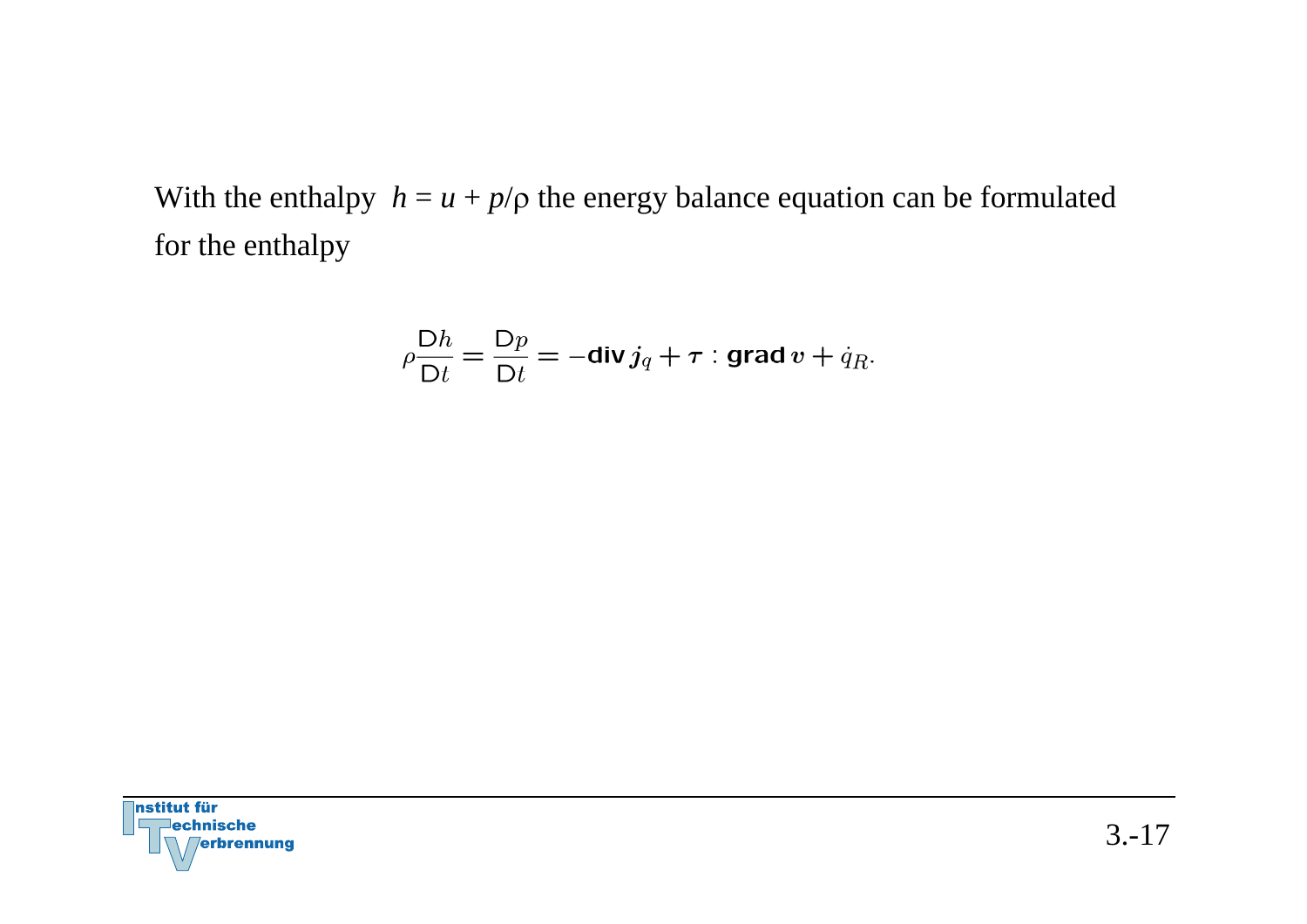## **Transport Processes**

In its most general form Newton's law states that the viscous stress tensor is proportional to the symmetric, trace-free part of the velocity gradient

$$
\tau=-\mu\Big[{\rm grad}\,v-\frac{{\rm div}\,v}{3}I\Big]^{\rm Sym}
$$

Here the suffix <sup>sym</sup> denotes that only the symmetric part is taken and the second term in the brackets subtracts the trace elements from the tensor.

Newton's law thereby defines the dynamic viscosity.

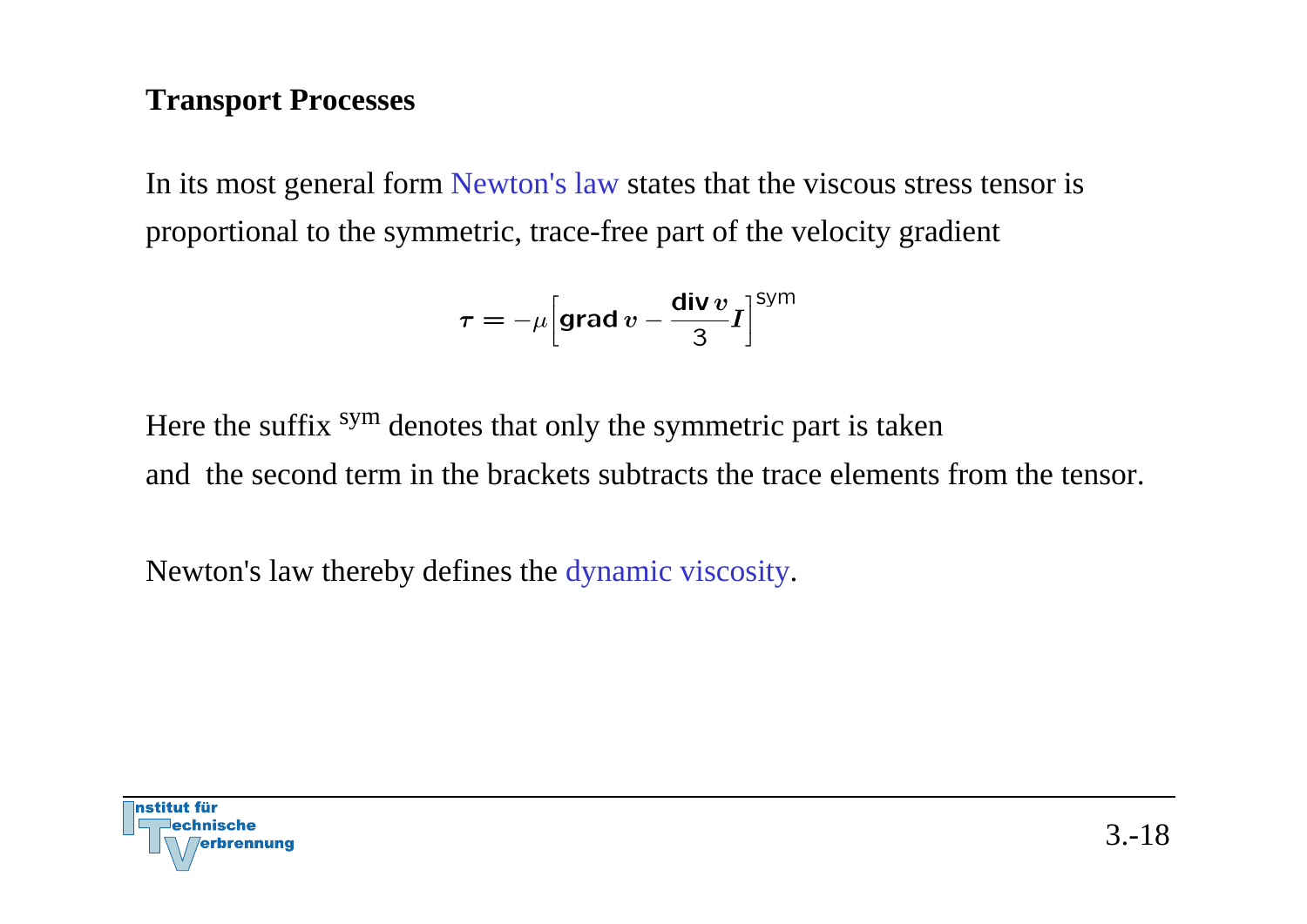Similarly Fick's law states that the diffusion flux is proportional to the concentration gradient.

Due to thermodiffusion it is also proportional to the temperature gradient. The most general form for multicomponent diffusion is written as

$$
j_i = \frac{W_i}{W} \sum_{\substack{j=1 \ j \neq i}}^k \rho \mathcal{D}_{ij} W_j \text{ grad } X_j - \frac{D_i^T}{T} \text{grad } T, \quad i = 1, 2, \dots, k.
$$

For most combustion processes thermodiffusion can safely be neglected.

For a binary mixture Fick's law reduces to

$$
j_i = -\rho D_{ij} \, \text{grad} \, Y_i
$$

where  $D_{ij} = D_{ji}$  is the binary diffusion coefficient.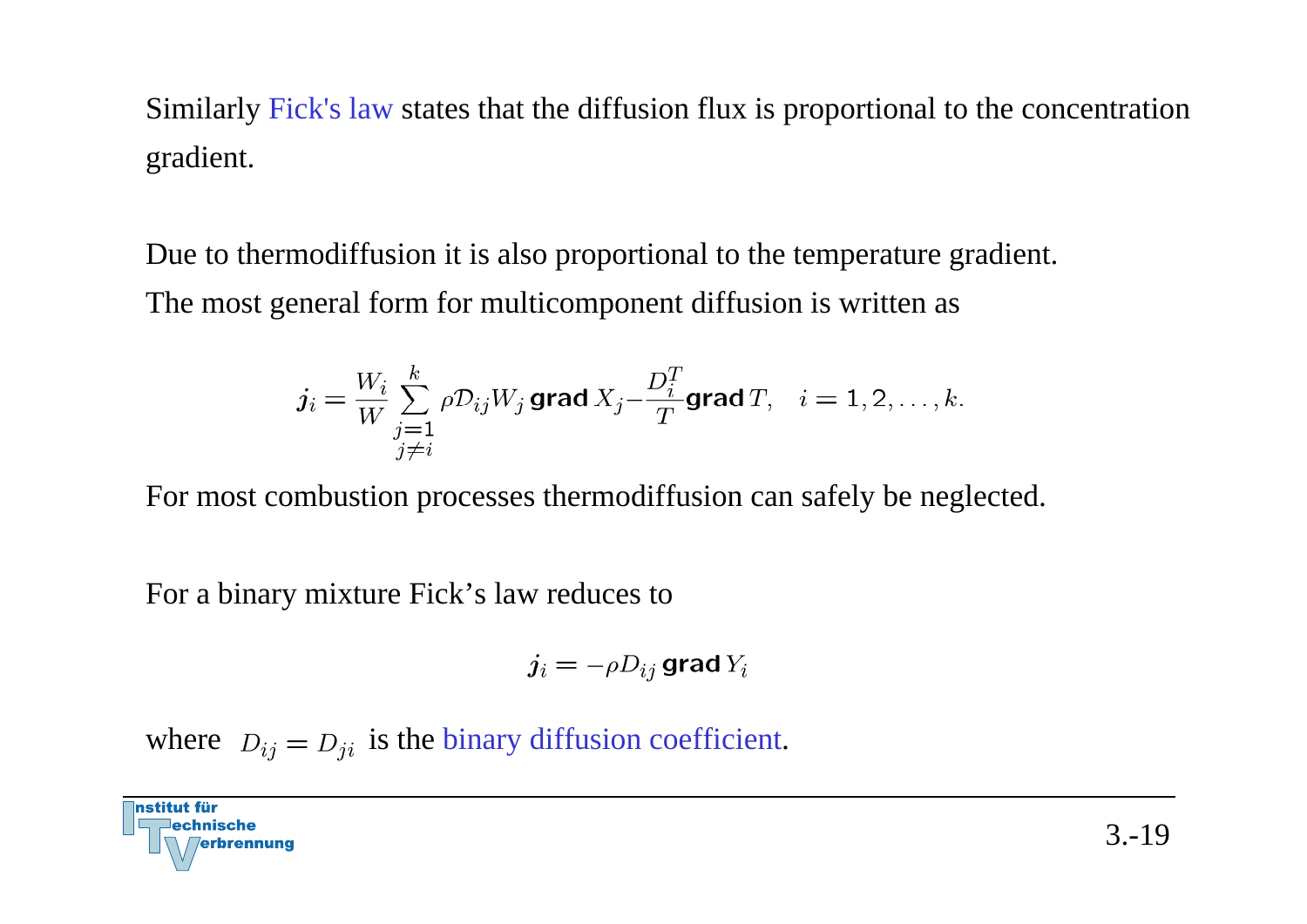For multicomponent mixtures, where one component occurs in large amounts, as for the combustion in air where nitrogen is abundant, all other species may be treated as trace species and

$$
j_i = -\rho D_i \text{ grad } Y_i, \quad D_i = D_{i, N_2}
$$

with the binary diffusion coefficient with respect to the abundant component may be used as an approximation

A generalization for an effective diffusion coefficient *Di* to be used for the minor species is  $\mathbf{L}$ 

$$
D_i = \frac{\sum_{\substack{i=1 \ \ i \neq j}}^{\kappa} X_i}{\sum_{\substack{j=1 \ j \neq i}}^k X_i / \mathcal{D}_{ij}}
$$

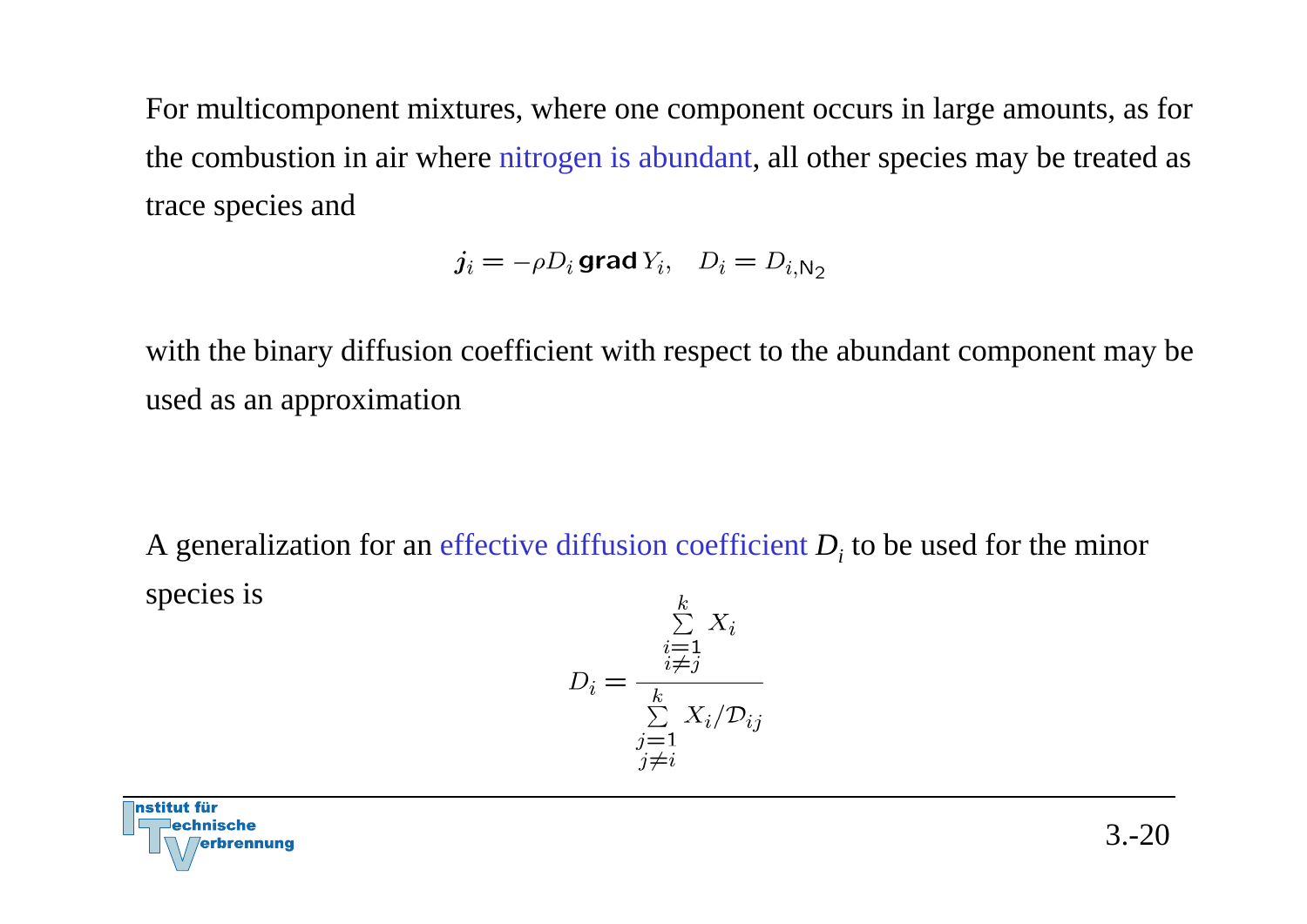Note that the use of

$$
j_i = -\rho D_i \text{ grad } Y_i, \quad D_i = D_{i, N_2}
$$

does not satisfy the condition

$$
\sum_{i=1}^{\kappa}j_i=0.
$$

Finally, Fourier's law of thermal conductivity states that the heat flux should be proportional to the negative temperature gradient.

The heat flux  $j_q$  includes the effect of partial enthalpy transport by diffusion and is written

$$
j_q = -\lambda \operatorname{grad} T + \sum_{i=1}^k h_i j_i
$$

which defines the thermal conductivity  $\lambda$ .

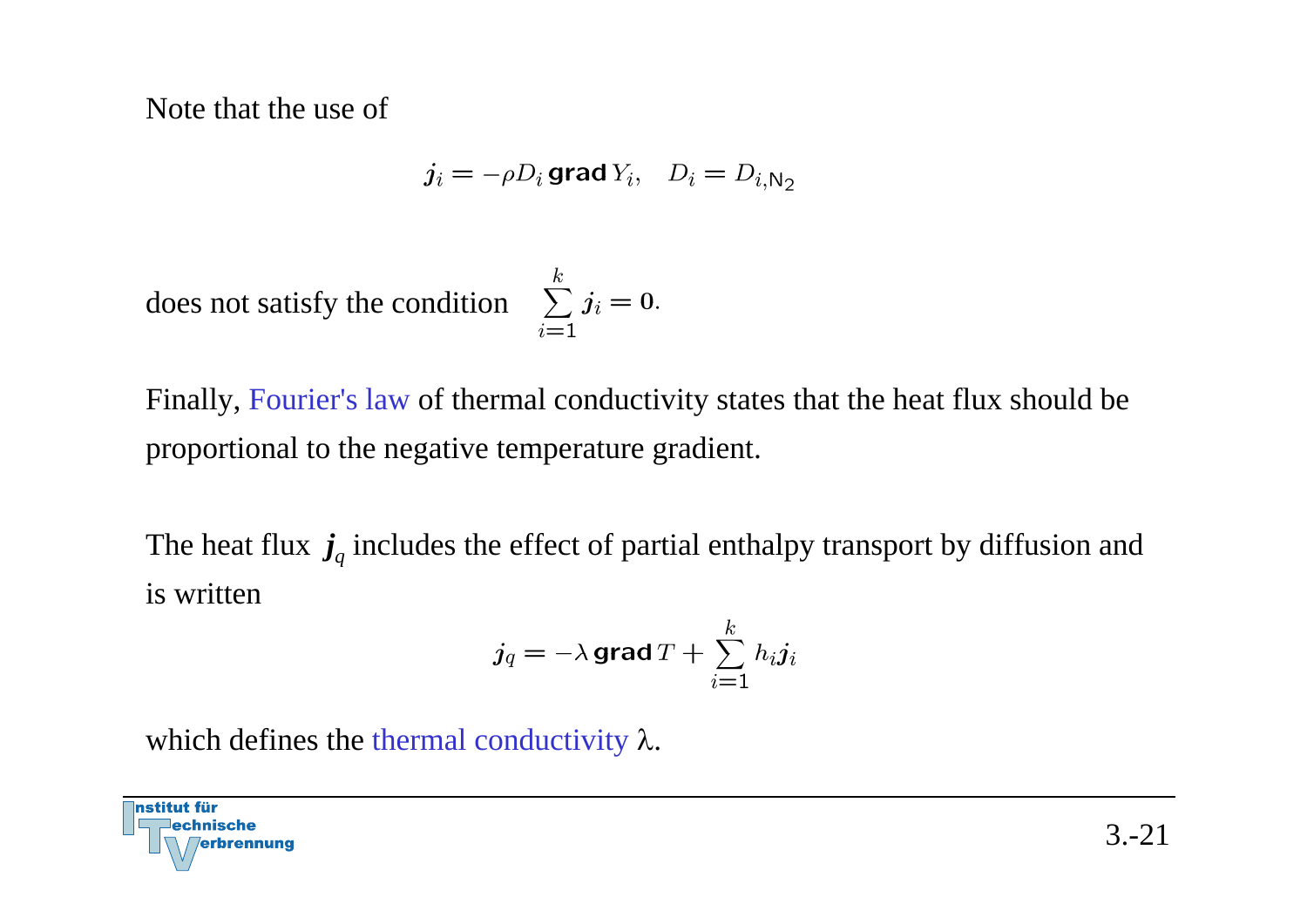In Fourier's law

$$
j_q=-\lambda\,\text{grad}\,T+\sum_{i=1}^kh_i j_i
$$

the Dufour heat flux has been neglected.

Transport coefficients for single components can be calculated on the basis of the theory of rarefied gases.

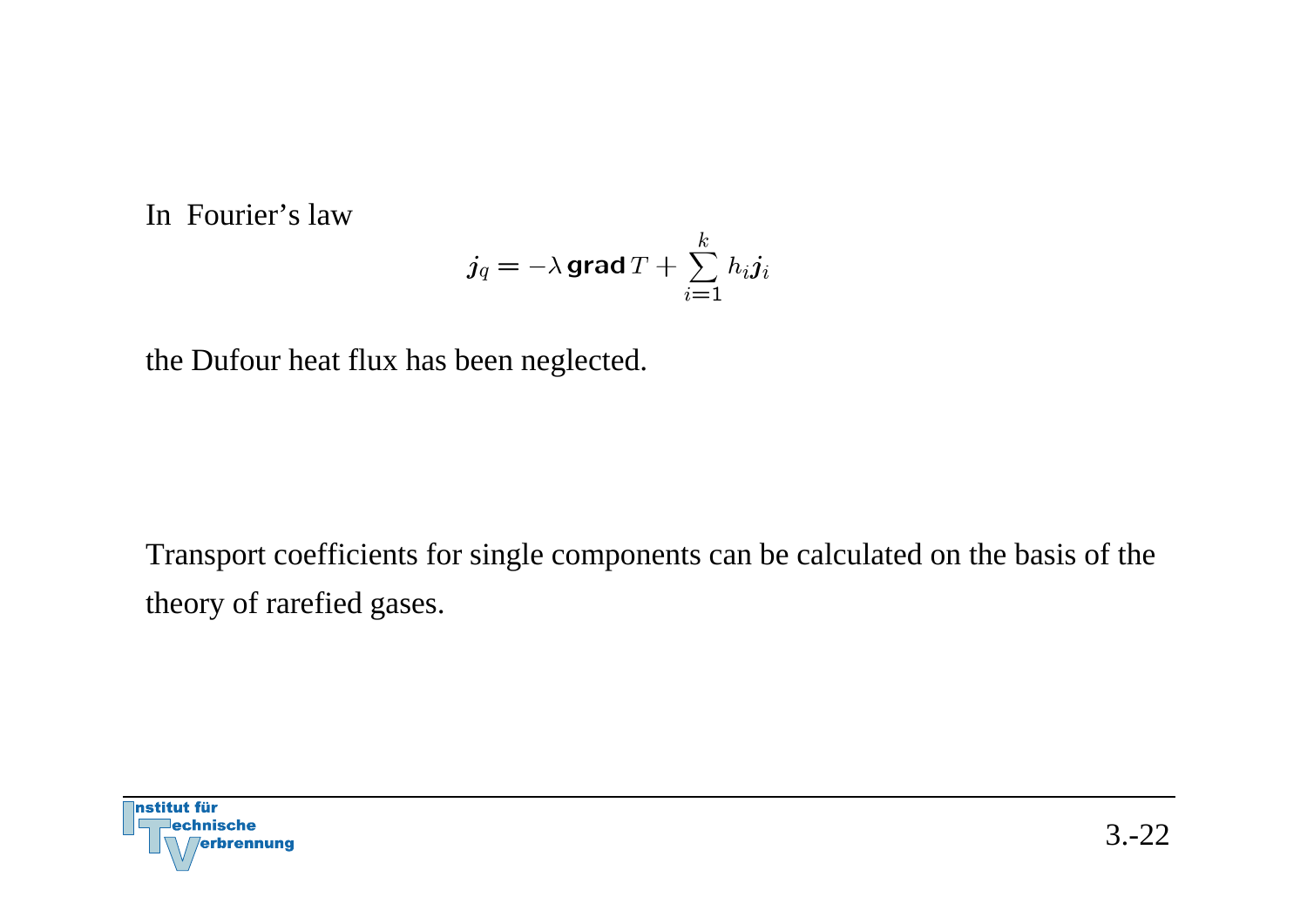# **Different forms of the energy equation**

We start from the enthalpy equation

$$
\rho \frac{\mathsf{D}h}{\mathsf{D}t} = \frac{\mathsf{D}p}{\mathsf{D}t} = -\mathbf{div}\, j_q + \boldsymbol{\tau} : \mathbf{grad}\, v + \dot{q}_R.
$$

and neglect in the following the viscous dissipation term and the radiative heat transfer term.

Then, differentiating 
$$
h = \sum_{i=1}^{k} Y_i h_i
$$
 yields  

$$
dh = c_p dT + \sum_{i=1}^{k} h_i dY_i,
$$

where  $c_p$  is the heat capacity at constant pressure of the mixture.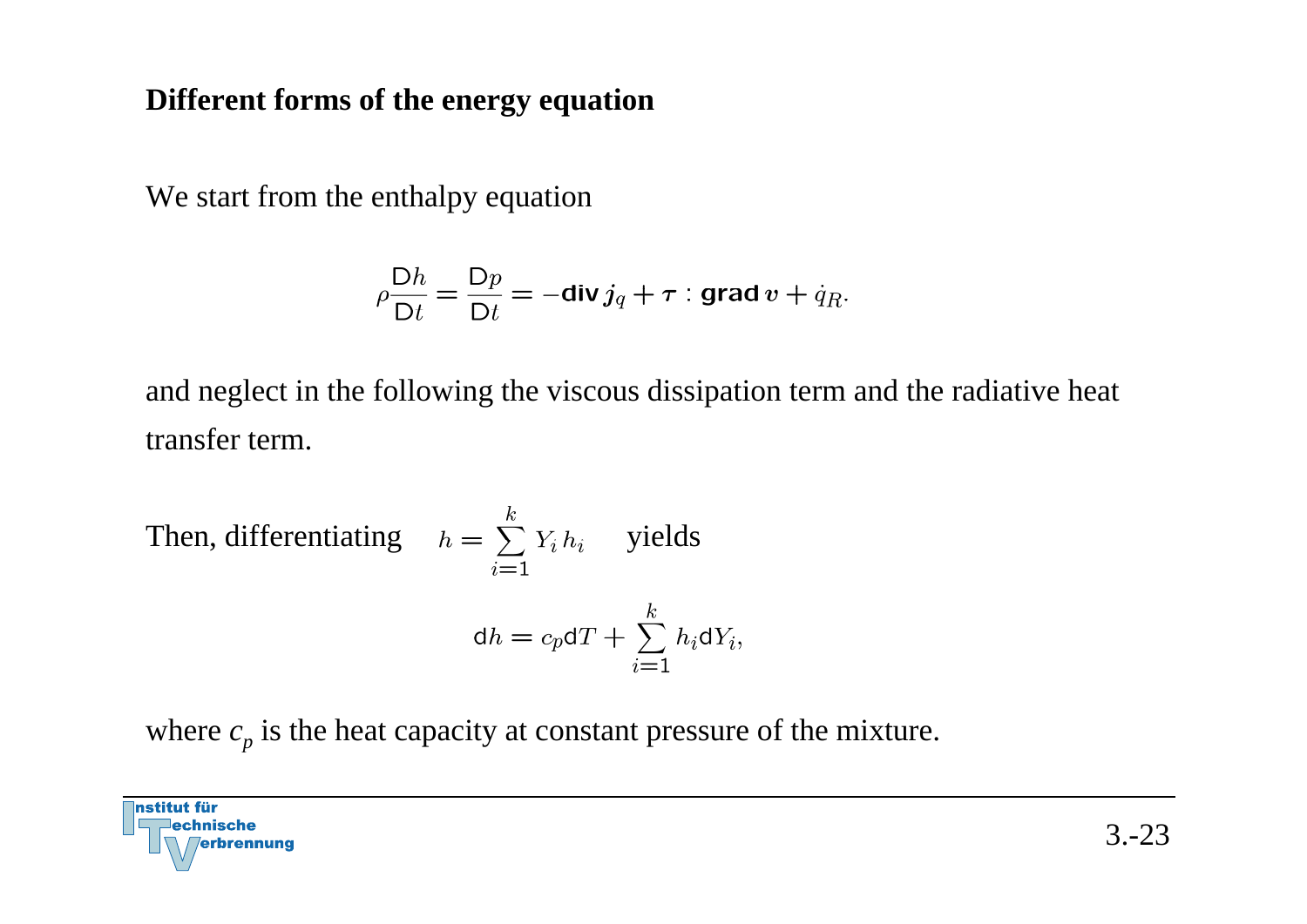We can write the heat flux as

$$
j_q = -\frac{\lambda}{c_p} \mathop{\mathrm{grad}}\nolimits h + \sum_{i=1}^k h_i \Big(j_i + \frac{\lambda}{c_p} \mathop{\mathrm{grad}}\nolimits Y_i\Big).
$$

If the diffusion flux can be approximated by

$$
j_i = -\rho D_{ij} \operatorname{grad} Y_i = -\rho D_i \operatorname{grad} Y_i
$$

with an effective diffusion coefficient  $D_i$  , we introduce the Lewis number

$$
\mathsf{Le}_i = \frac{\lambda}{\rho c_p D_i}
$$

and write the last term as

$$
\sum_{i=1}^k h_i \Big(j_i + \frac{\lambda}{c_p} \mathop{\mathrm{grad}}\nolimits Y_i \Big) = \sum_{i=1}^k h_i \Big(1 - \frac{1}{\text{Le}_i}\Big) \frac{\lambda}{c_p} \mathop{\mathrm{grad}}\nolimits Y_i
$$

This term vanishes if the Lewis numbers of all species can be assumed equal to unity.

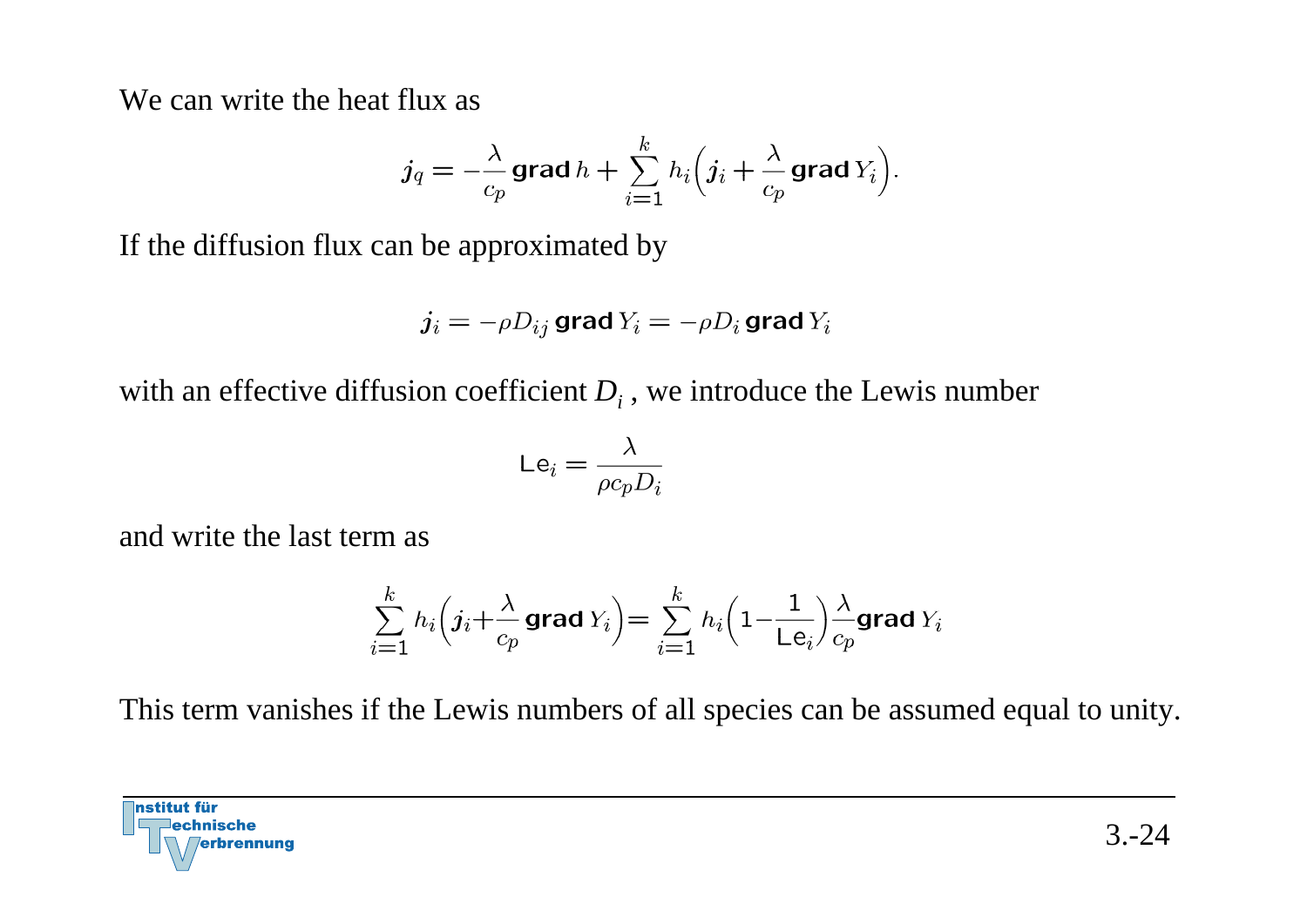This is an interesting approximation because it leads to the following form of the enthalpy

$$
\rho \frac{\mathsf{D}h}{\mathsf{D}t} = \frac{\mathsf{D}p}{\mathsf{D}t} + \mathsf{div}\left(\frac{\lambda}{c_p}\mathsf{grad}\,h\right).
$$

If the *p*= const as it is approximately the case in all applications except in reciprocating engines, the enthalpy equation would be very much simplified.

The assumption Le=1 for all species is not justified in many combustion applications.

In fact, deviations from that assumption lead to a number of interesting phenomena that have been studied recently in the context of flame stability and the response of flames to external disturbances.

We will address these questions in some of the lectures below.

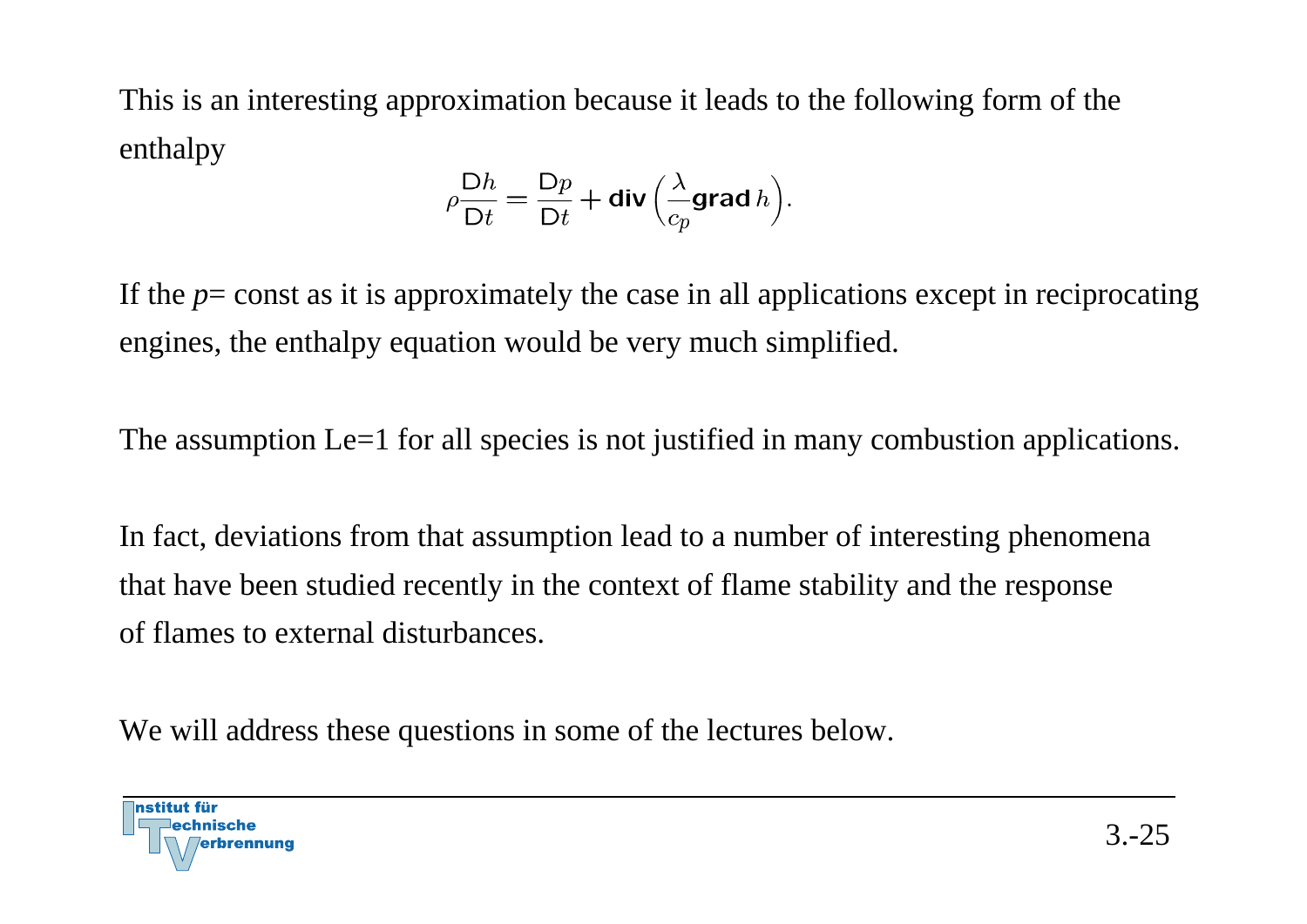Another important form of the energy equation is that in terms of the temperature.

With

$$
\mathrm{d}h = c_p \mathrm{d}T + \sum_{i=1}^k h_i \mathrm{d}Y_i,
$$

and

$$
\rho \frac{\mathsf{D} Y_i}{\mathsf{D} t} = -\mathbf{div} \, \boldsymbol{j}_i + \dot{m}_i, \quad i = 1, 2, \dots, k.
$$

the total derivative of the enthalpy can be written as

$$
\rho \frac{\mathsf{D}h}{\mathsf{D}t} = \rho c_p \frac{\mathsf{D}T}{\mathsf{D}t} + \sum_{i=1}^k \left(-\mathbf{div}\, j_i + \dot{m}_i\right) h_i.
$$

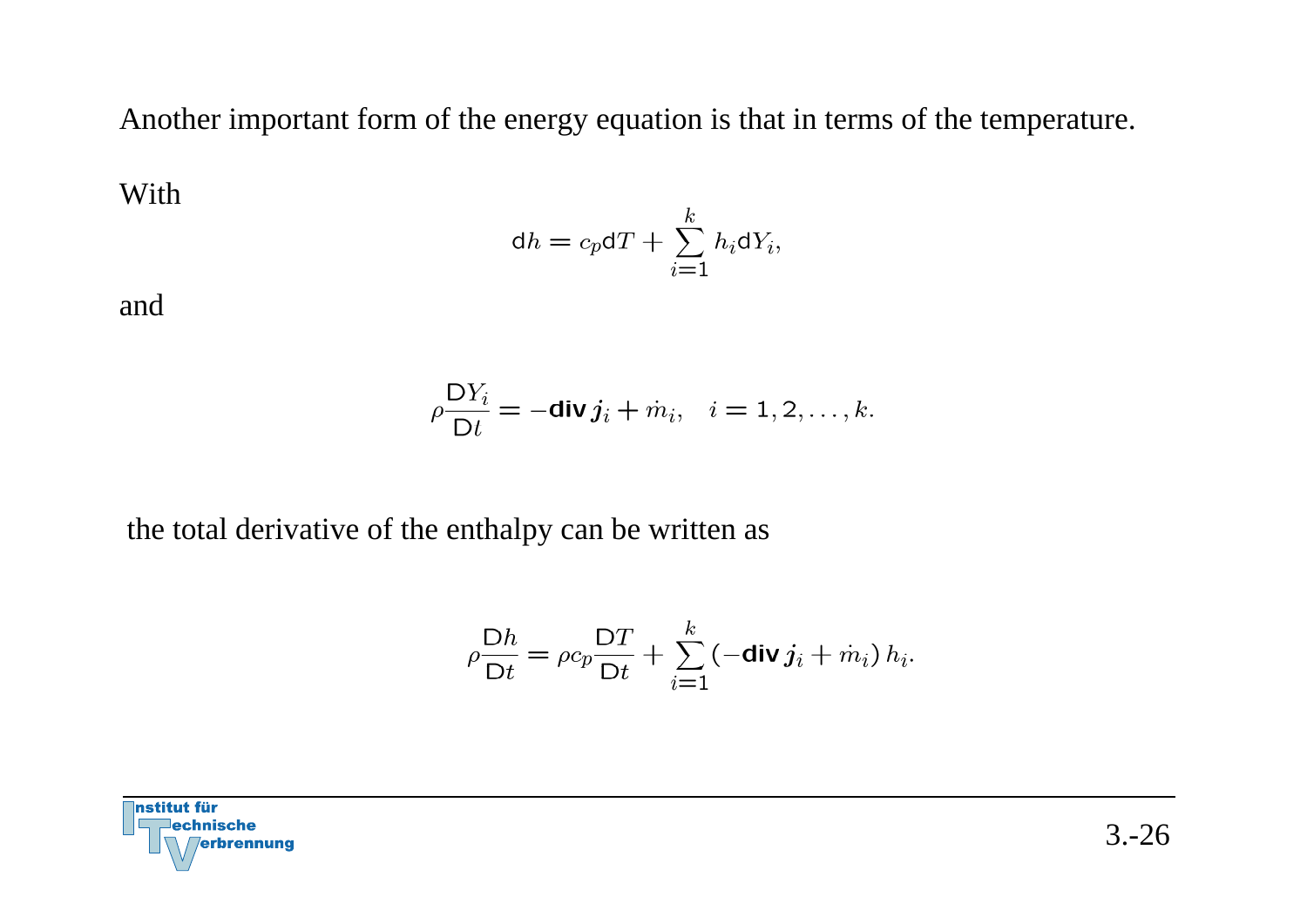#### Then with

$$
j_q = -\lambda \operatorname{grad} T + \sum_{i=1}^k h_i j_i
$$

the enthalpy equation

$$
\rho \frac{\mathsf{D}h}{\mathsf{D}t} = \frac{\mathsf{D}p}{\mathsf{D}t} = -\mathsf{div}\, j_q + \tau : \mathsf{grad}\, v + \dot{q}_R.
$$

without the second last term yields the temperature equation

$$
\rho c_p \frac{\text{D}T}{\text{D}t} + \text{div} \left( \lambda \, \text{grad} \, T \right) - \sum_{i=1}^k \, c_{pi} j_i \cdot \text{grad} \, T - \sum_{i=1}^k \, \dot{m}_i h_i + \dot{q}_R
$$

Here the last term describes the temperature change due to chemical reactions.

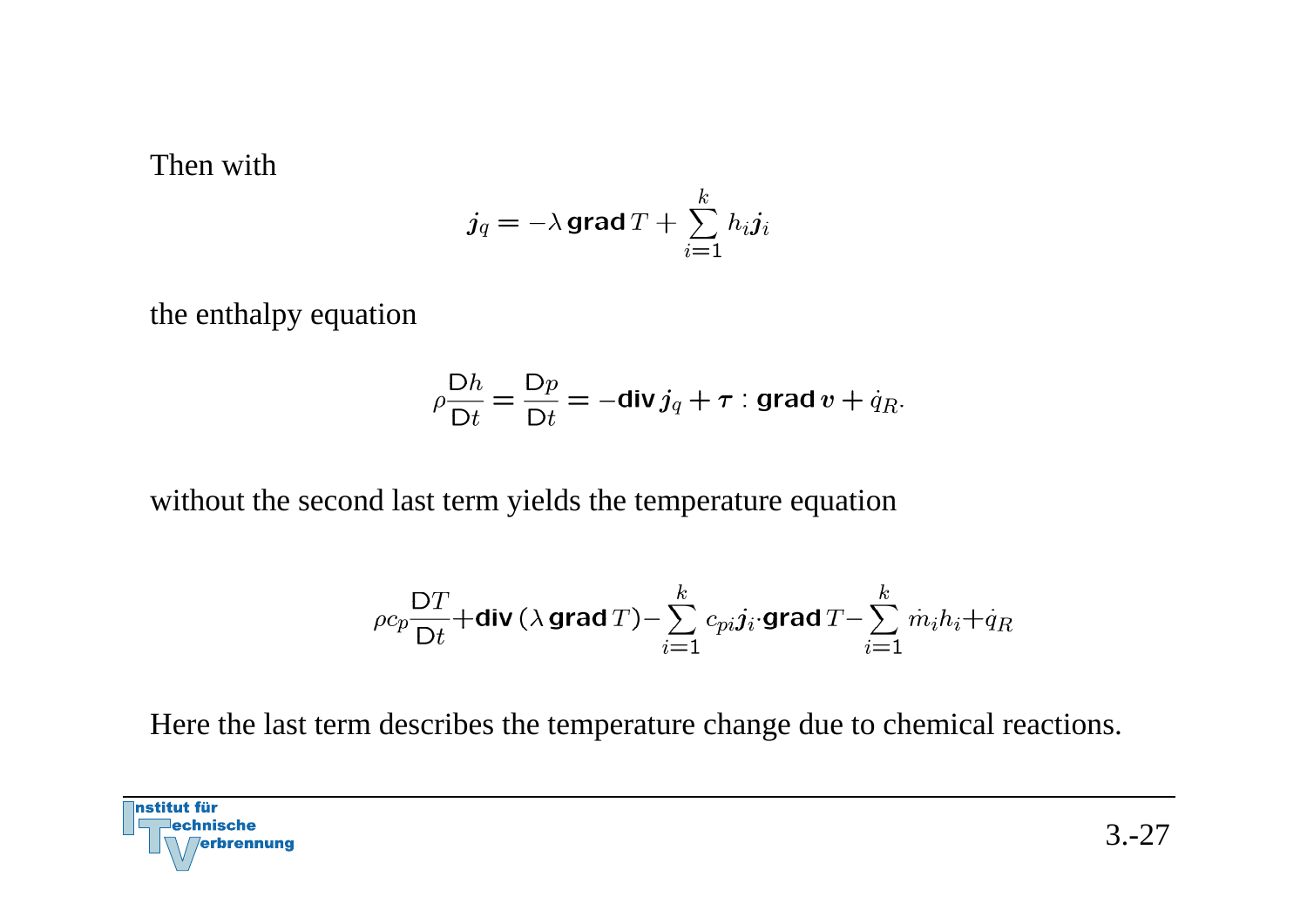It may be written as

$$
-\sum_{i=1}^{k} \dot{m}_i h_i = -\sum_{l=1}^{r} \sum_{i=1}^{k} \nu_{il} W_i h_i \omega_l = \sum_{l=1}^{r} Q_l \omega_l
$$

where the definition

$$
a_{l} = -\sum_{i=1}^{k} \nu_{il} W_{i} h_{i} = -\sum_{i=1}^{k} \nu_{il} H_{i}
$$

has been used for each reaction.

The second term on the right hand side may be neglected, if one assumes that all specific heats  $c_{pi}$  are equal.

This assumption is very often justified since this term does not contribute as much to the change of temperature as the other terms in the equation, in particular the chemical source term.

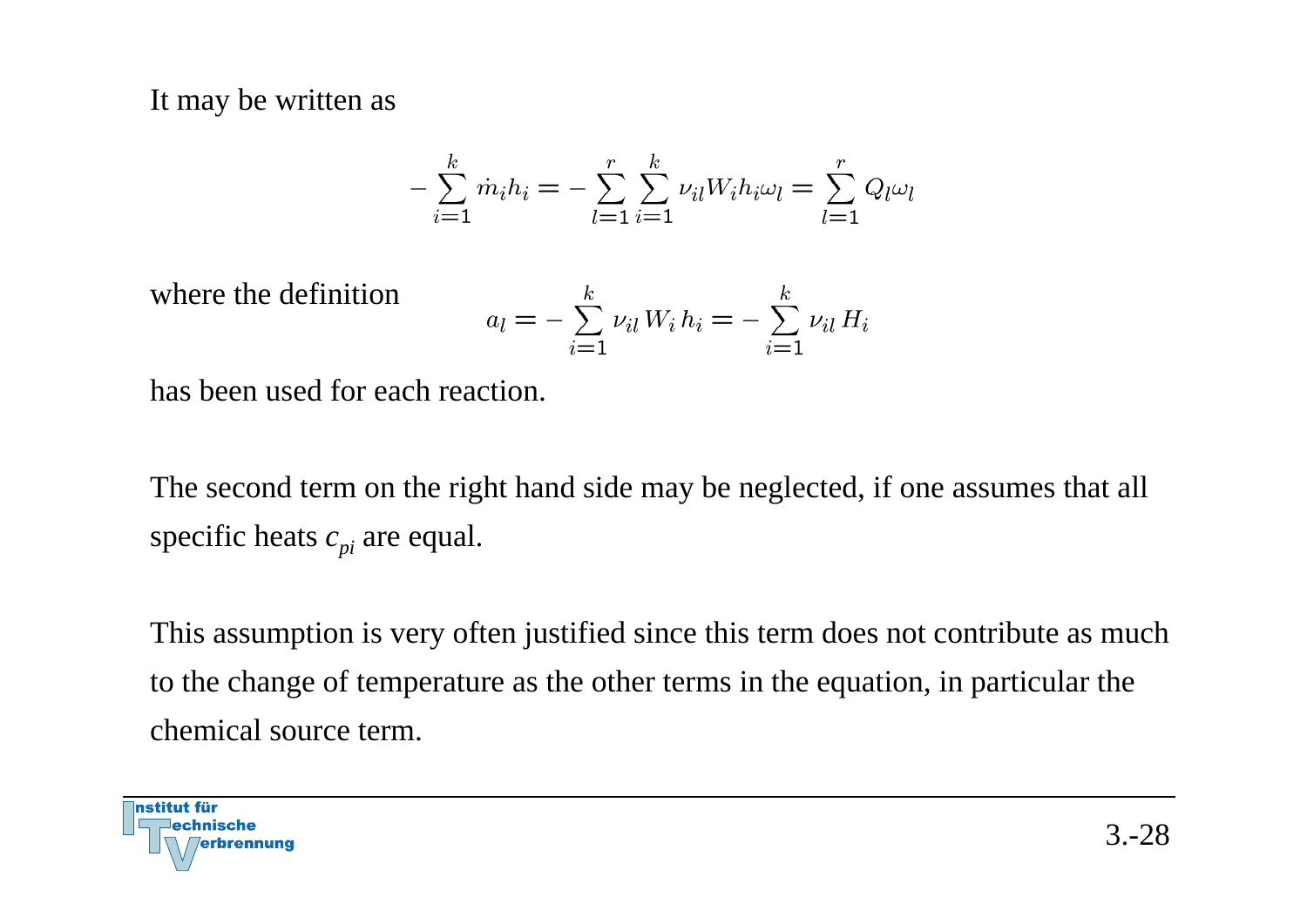If one also assumes that spatial gradients of  $\,c_{p}^{\,}$  may be neglected for the same reason, the temperature equation takes the form

$$
\rho \frac{\mathsf{D} T}{\mathsf{D} t} = \frac{1}{c_p} \frac{\mathsf{D} p}{\mathsf{D} t} + \operatorname{div} \left( \frac{\lambda}{c_p} \operatorname{grad} T \right) + \sum_{l=1}^r \frac{Q_l}{c_p} \omega_l + \frac{\dot{q}_R}{c_p}.
$$

For a constant pressure it is very similar to the equation for the mass fraction *Yi*with an equal diffusion coefficient  $D=\lambda/\rho/c_{p}$  for all reactive species and a spatially constant Lewis number may be written as

$$
\rho \frac{\mathsf{D} Y_i}{\mathsf{D} t} = \frac{1}{\mathsf{L} \mathsf{e}_i} \text{div} \Big( \frac{\lambda}{c_p} \text{grad } Y_i \Big) + W_i \sum_{l=1}^r \nu_{il} \omega_l.
$$

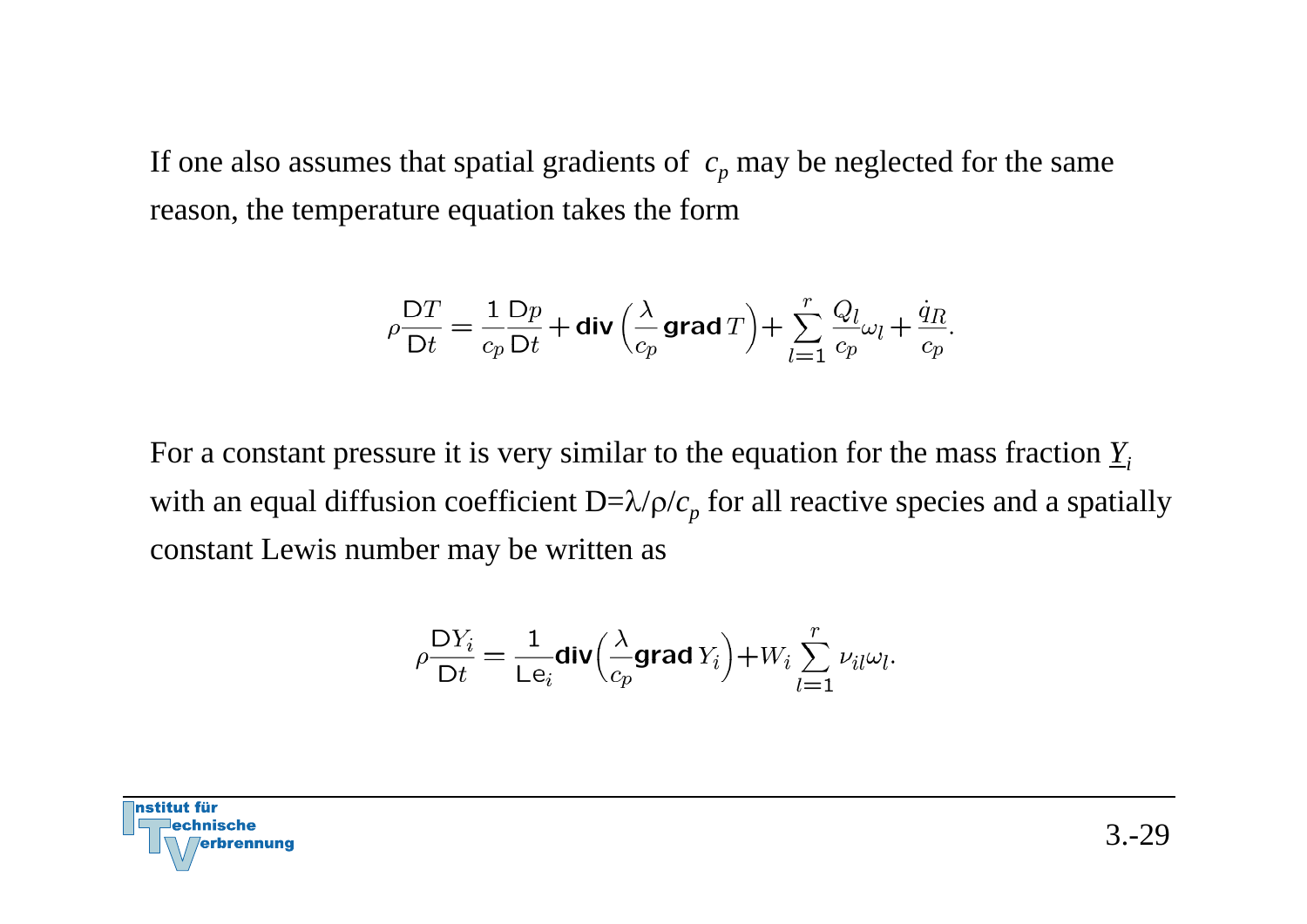Lewis numbers of some reacting species occurring in methane-air flames

|  |  |  | $\boxed{0.97 \mid 1.11 \mid 0.83 \mid 1.39 \mid 0.18 \mid 0.70 \mid 0.73 \mid 1.10}$ |
|--|--|--|--------------------------------------------------------------------------------------|

|  |  |  | $H_2$ CO $H_2O_2$ HCO CH <sub>2</sub> O CH <sub>3</sub> CH <sub>3</sub> O |
|--|--|--|---------------------------------------------------------------------------|
|  |  |  | $\boxed{0.3 \mid 1.10 \mid 1.12 \mid 1.27 \mid 1.28 \mid 1.00 \mid 1.30}$ |

For Le<sub>i</sub>=1 the species transport equation and the temperature equation are easily combined to obtain the enthalpy equation.

Since the use of 
$$
\rho \frac{DT}{Dt} = \frac{1}{c_p} \frac{Dp}{Dt} + \text{div} \left( \frac{\lambda}{c_p} \text{grad } T \right) + \sum_{l=1}^{r} \frac{Q_l}{c_p} \omega_l + \frac{\dot{q}_R}{c_p}
$$
  
and  $\rho \frac{DY_i}{Dt} = \frac{1}{Le_i} \text{div} \left( \frac{\lambda}{c_p} \text{grad } Y_i \right) + W_i \sum_{l=1}^{r} \nu_{il} \omega_l$ 

does not require the Le=1 assumption, this formulation is often used when nonunity Lewis number effects are to be analyzed.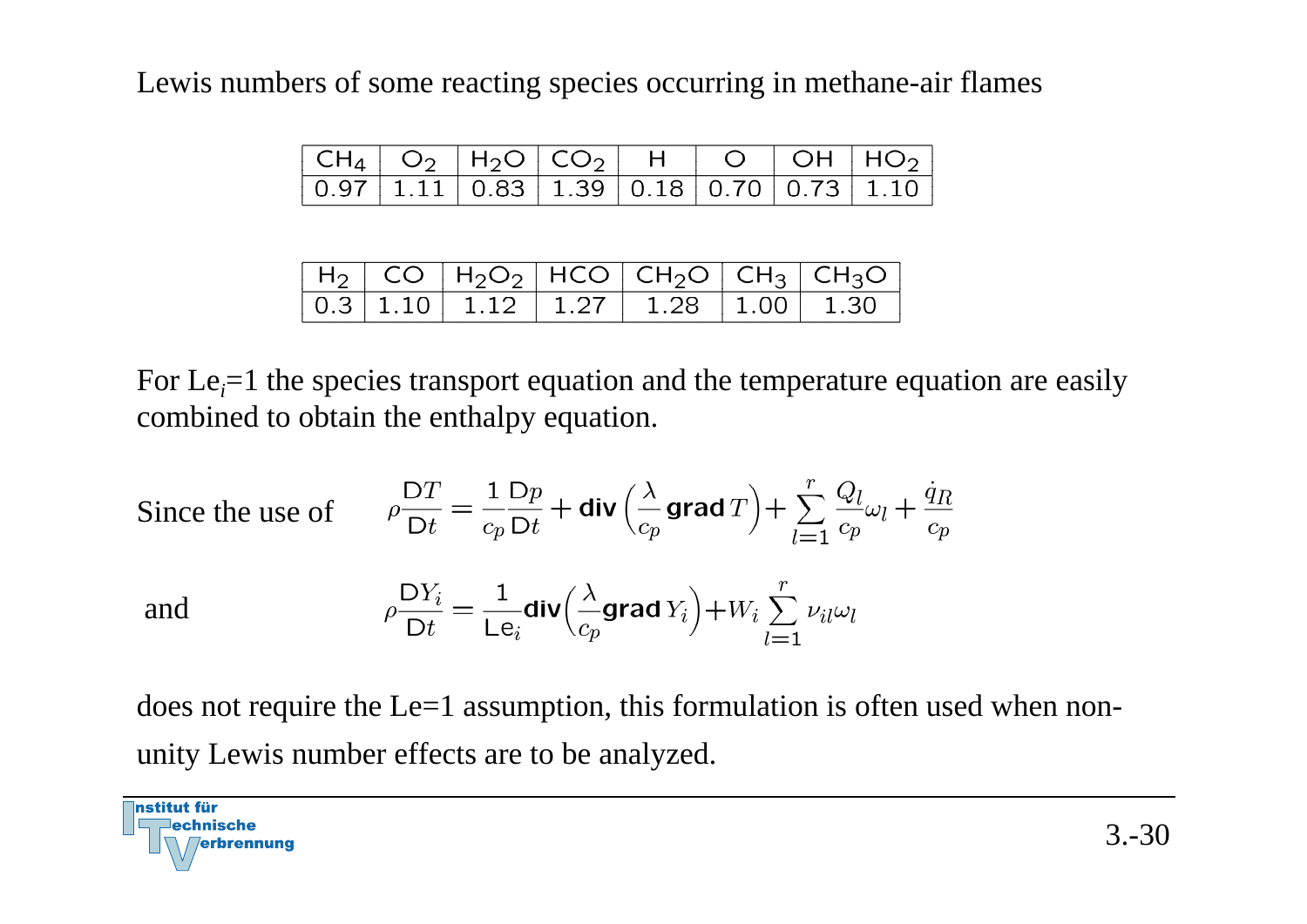For flame calculations a sufficiently accurate approximation for the transport properties is [Smooke]

$$
\frac{\lambda}{c_p} = 2.58 \cdot 10^{-4} \frac{\text{g}}{\text{cm sec}} \left(\frac{T}{298 \text{ K}}\right)^{0.7},
$$

a constant Prandtl number  $Pr = \frac{\mu c_p}{\lambda} = 0.75$ ,

and constant Lewis numbers.

$$
\mathsf{Le}_i = \frac{\lambda}{\rho c_p D_i}
$$

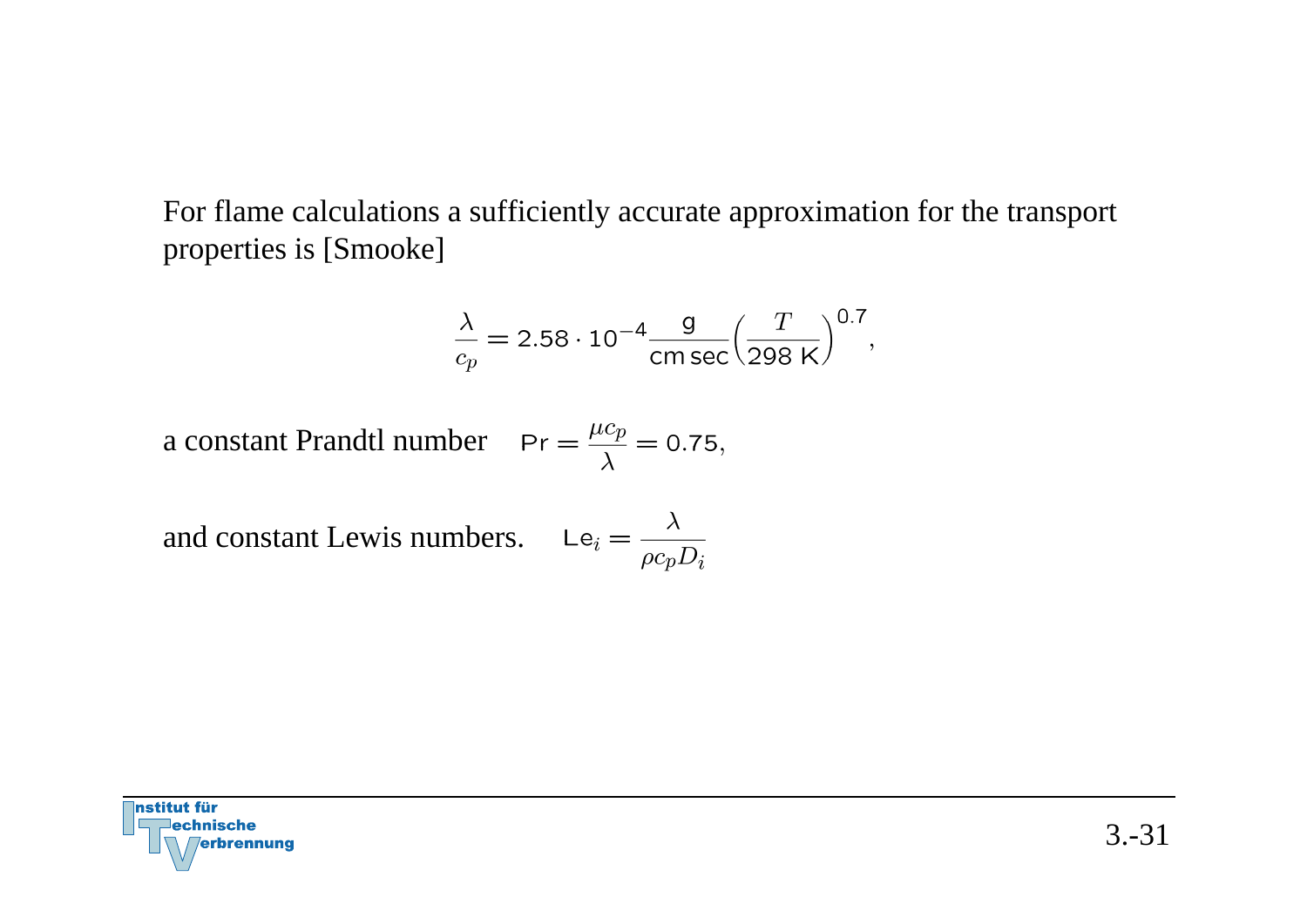A first approximation for other hydrocarbon species can be based on the assumption that the binary diffusion coefficients of species *i* with respec<sup>t</sup> to nitrogen is approximately proportional to

$$
D_i \sim \Big(\frac{W_i+W_{\mathsf{N}_2}}{2W_iW_{\mathsf{N}_2}}\Big)^{1/2}
$$

Then the ratio of its Lewis number to that of methane is

$$
\frac{\text{Le}_{i}}{\text{Le}_{\text{CH}_4}} = \left(\frac{W_i}{W_{\text{CH}_4}} \frac{W_{\text{CH}_4} + W_{\text{N}_2}}{W_i + W_{\text{N}_2}}\right)^{1/2}
$$

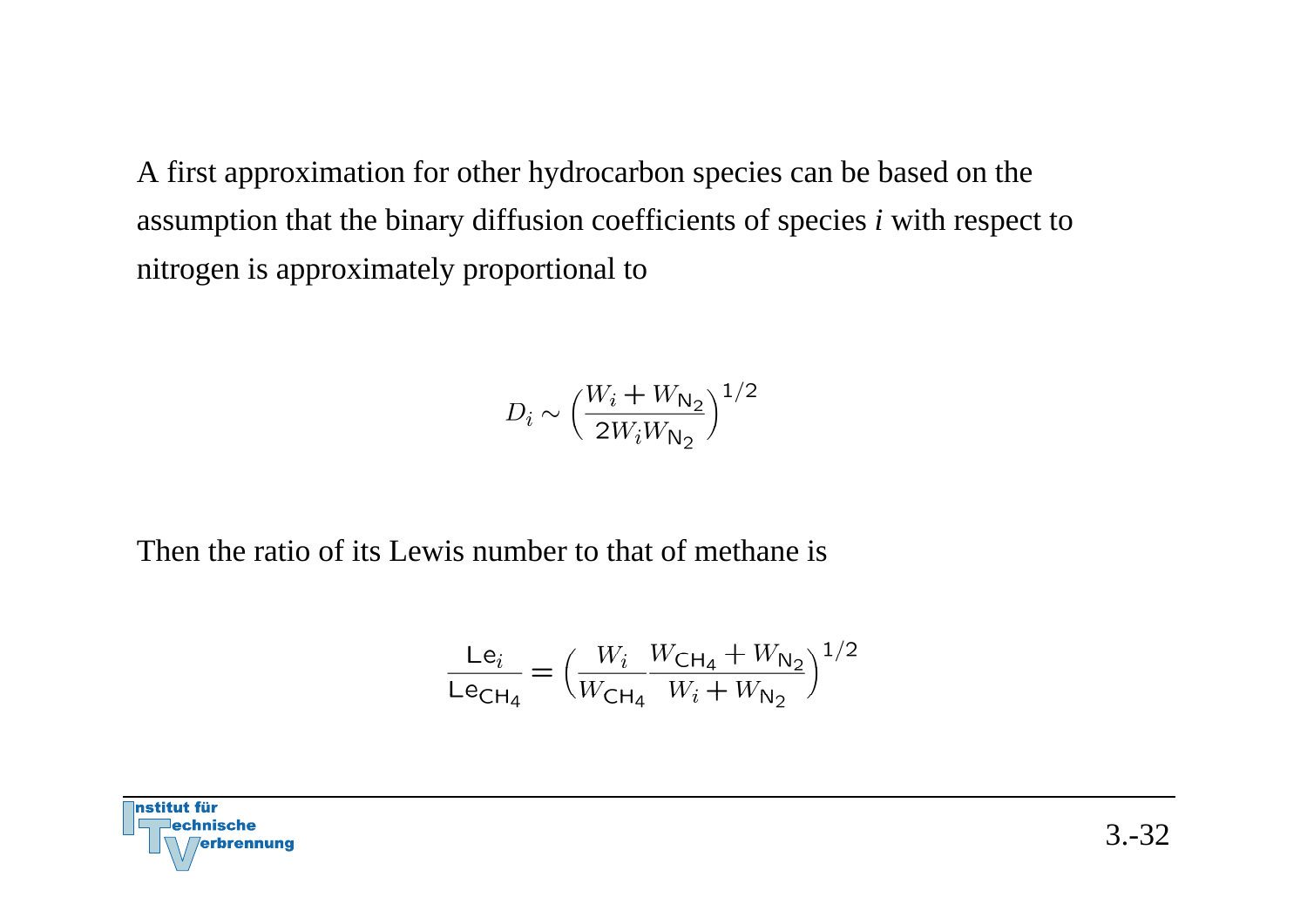### **Balance Equations for Element Mass Fractions**

Summation of the balance equations for the mass fractions

$$
\rho \frac{\mathsf{D} Y_i}{\mathsf{D} t} = -\mathbf{div} \, \mathbf{j}_i + \dot{m}_i, \quad i = 1, 2, \dots, k.
$$

according to

$$
Z_j = \frac{m_j}{m} = \sum_{i=1}^k \frac{a_{ij} W_j}{W_i} Y_i = \frac{W_j}{W} \sum_{i=1}^k a_{ij} X_i, \quad j = 1, 2, \dots, k_e,
$$

leads to the balance equations for 
$$
Z_j
$$
:  $\rho \frac{DZ_j}{Dt} = -\text{div} \sum_{i=1}^k \frac{a_{ij}W_j}{W_i} j_i$ .

Here the summation over the chemical source terms vanishes

$$
W_j \sum_{i=1}^{k} \sum_{l=1}^{r} a_{ij} \nu_{il} w_l = W_j \sum_{l=1}^{r} w_l \sum_{i=1}^{k} a_{ij} \nu_{il} = 0
$$

since the last sum vanishes for each reaction.

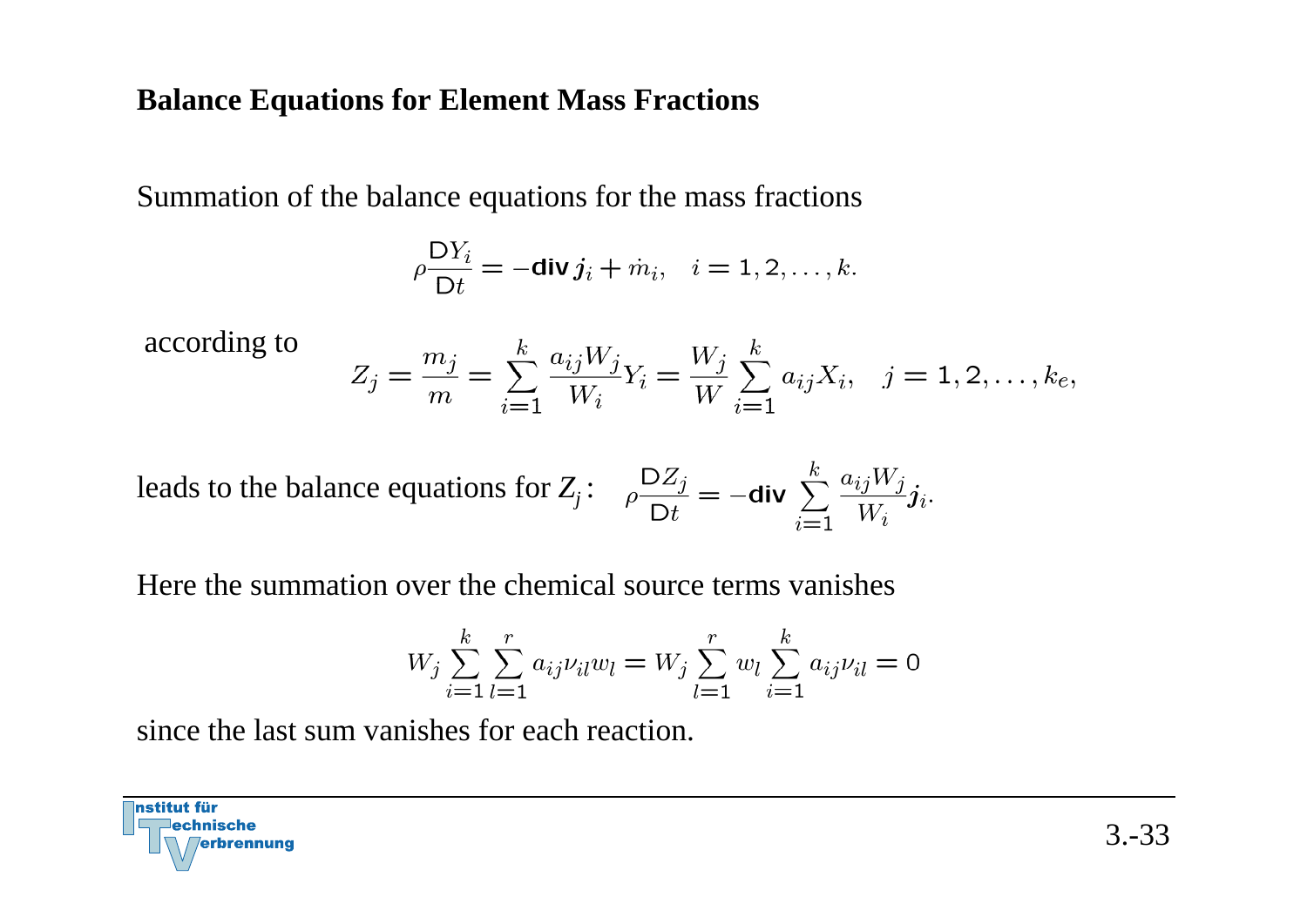The diffusion term simplifies if one assumes that the diffusion coefficients of all species are equal.

If one further more assumes  $Le<sub>i</sub>=1$  this leads to

$$
\rho \frac{\mathsf{D}Z_j}{\mathsf{D}t} = \mathsf{div}\Big(\frac{\lambda}{c_p} \mathsf{grad}\, Z_j\Big).
$$

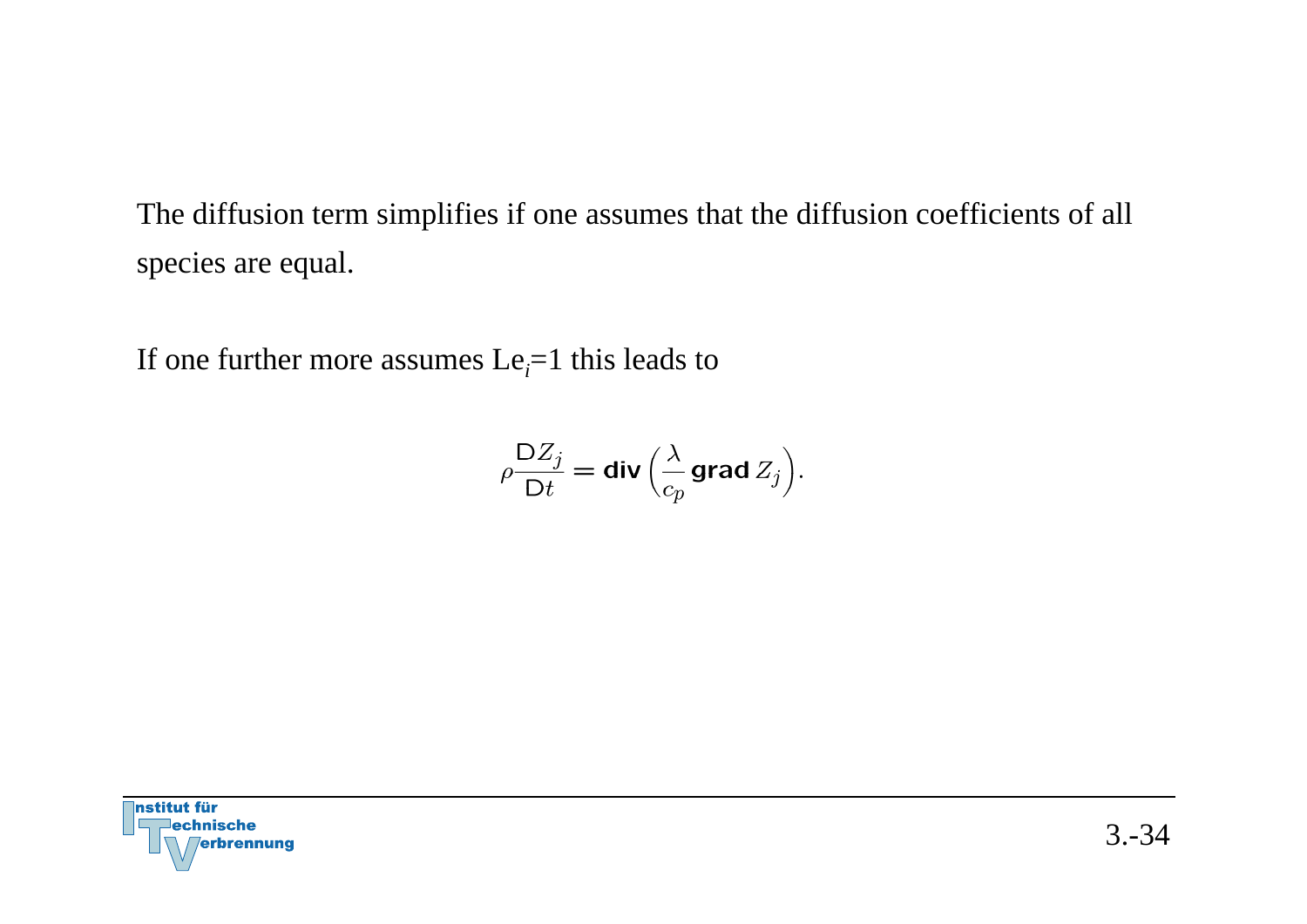A similar equation may be derived for the mixture fraction *Z*.

Since Z is defined according to 
$$
Z = \frac{m_1}{m_1 + m_2}
$$

as the mass fraction of the fuel stream, it represents the sum of element mass fractions contained in the fuel stream.

The mass fraction of the fuel is the sum of the element mass fractions

$$
Y_{\mathsf{F},u} = \sum_{j=1}^{k_e} Z_{j,\mathsf{F}},
$$

where

$$
Z_{j,\mathsf{F}} = a_{\mathsf{F},j} \frac{W_j}{W_{\mathsf{F}}} Y_{\mathsf{F},u}.
$$

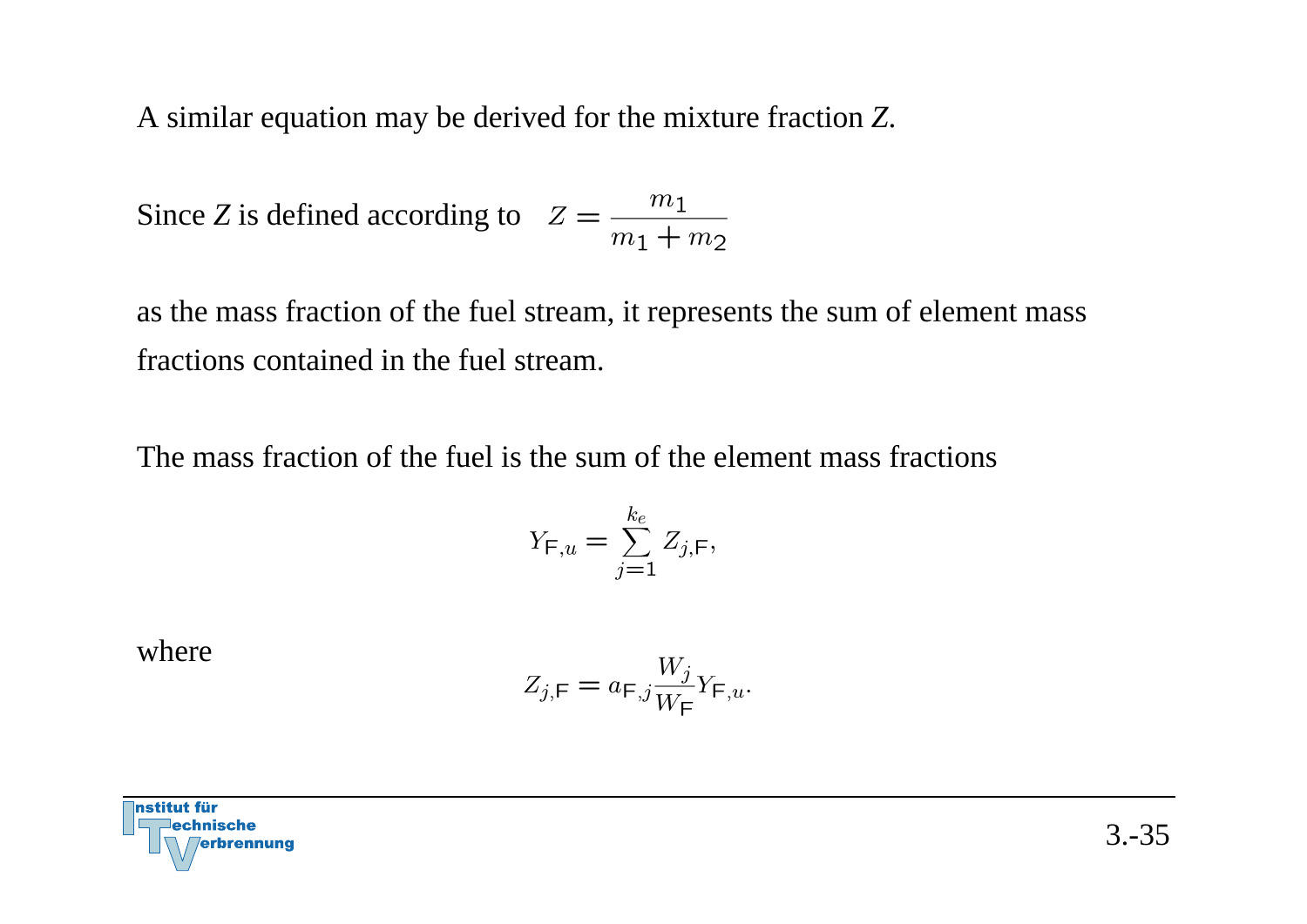With  $Y_{F,u} = Y_{F,1}Z$  the mixture fraction may therefore be expressed as a sum of element mass fractions

$$
Z = \frac{\sum_{j=1}^{k_e} Z_{j,\mathsf{F}}}{Y_{\mathsf{F},1}}
$$

Then, with the assumption of  $Le<sub>i</sub>=1$ , a summation over

$$
\textcolor{blue}{\rho \frac{\mathsf{D} Z_j}{\mathsf{D} t} = \mathsf{div} \left( \frac{\lambda}{c_p} \mathsf{grad}\, \textcolor{red}{Z_j} \right)}
$$

leads to a balance equation for the mixture fraction

$$
\rho \frac{\mathsf{D}Z}{\mathsf{D}t} = \mathsf{div}\left(\frac{\lambda}{c_p} \mathsf{grad}\, Z\right).
$$

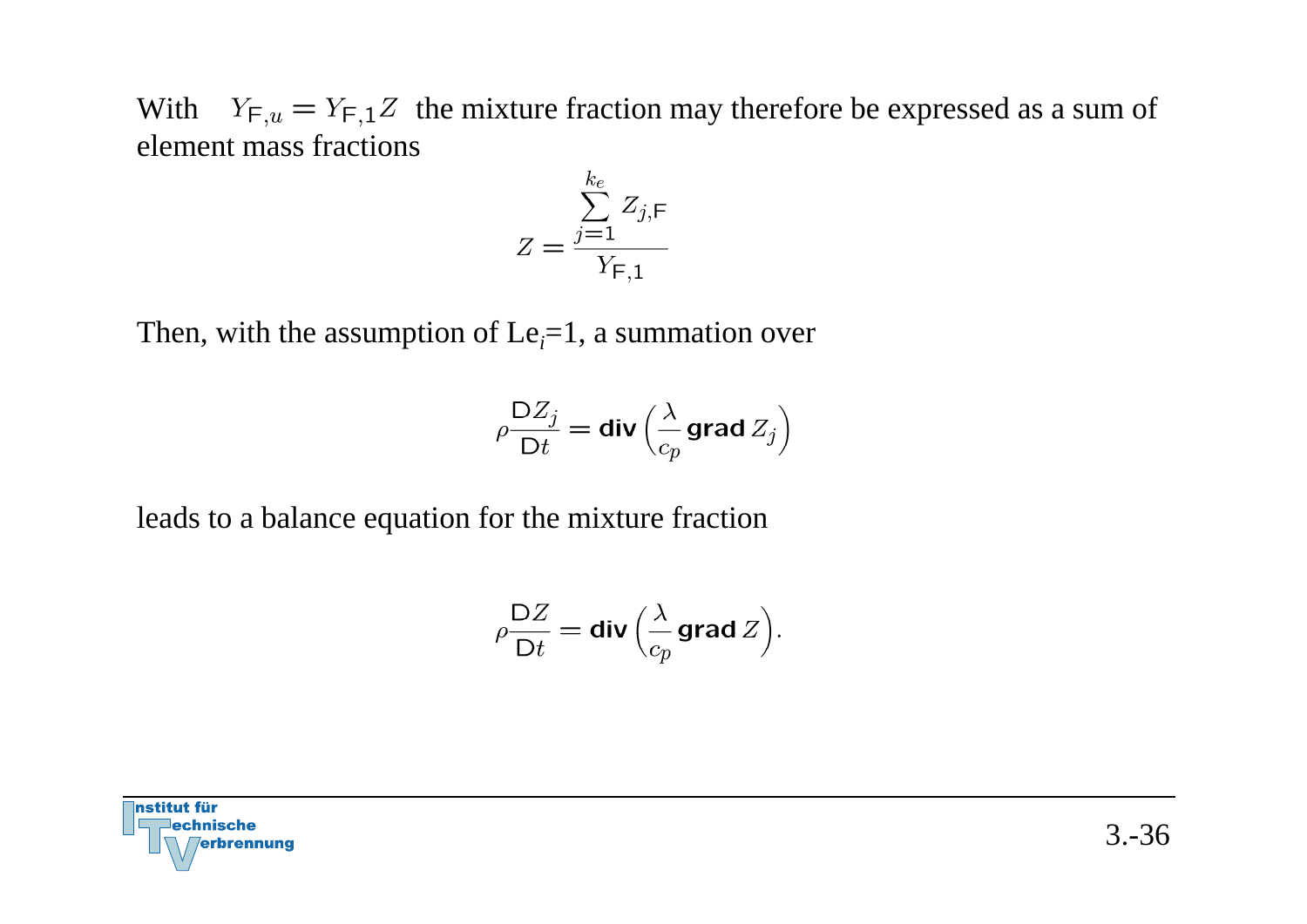For a one-step reaction with the reaction rate  $\omega$  this equation can also be derived using

$$
Z = \frac{\nu Y_{\text{F}} - Y_{\text{O}_2} + Y_{\text{O}_2,2}}{\nu Y_{\text{F},1} + Y_{\text{O}_2,2}}
$$

and

$$
\rho \frac{\mathsf{D} Y_i}{\mathsf{D} t} = \frac{1}{\mathsf{L} \mathsf{e}_i} \text{div} \Big( \frac{\lambda}{c_p} \text{grad } Y_i \Big) + W_i \sum_{l=1}^r \nu_{il} \omega_l
$$

for  $Y_F$  and  $Y_{O_2}$  with  $Le_F = L_{O_2} = 1$  as

$$
\rho \frac{\mathsf{D} Y_{\mathsf{F}}}{\mathsf{D} t} = \mathsf{div} \left( \frac{\lambda}{c_p} \mathsf{grad} Y_{\mathsf{F}} \right) - \nu_{\mathsf{F}}' W_{\mathsf{F}} \omega
$$
\n
$$
\rho \frac{\mathsf{D} Y_{\mathsf{O}_2}}{\mathsf{D} t} = \mathsf{div} \left( \frac{\lambda}{c_p} \mathsf{grad} Y_{\mathsf{O}_2} \right) - \nu_{\mathsf{O}_2}' W_{\mathsf{O}_2} \omega.
$$

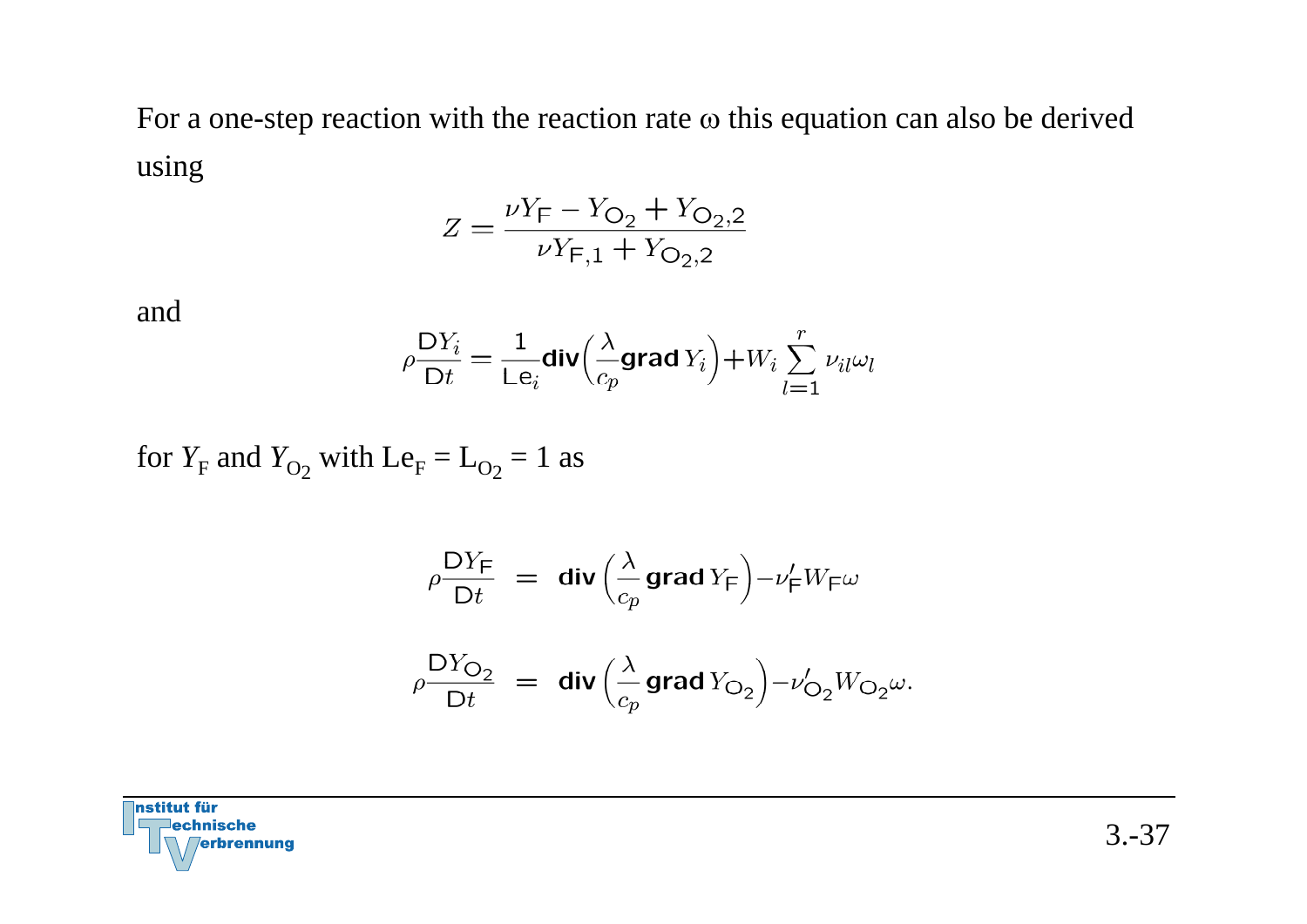Dividing the first of these by  $v_{O_2}^*W_{O_2}$  and subtracting yields a source-free balance equation for the combination

$$
\frac{Y_{\text{F}}}{\nu_{\text{F}}' W_{\text{F}}} = \frac{Y_{\text{O}_2}}{\nu_{\text{O}_2}' W_{\text{O}_2}}
$$

which is a linear function of  $Z$  according to

$$
Z = \frac{m_1}{m_1 + m_2}
$$

This leads again to

$$
\rho \frac{\mathsf{D}Z}{\mathsf{D}t} = \mathsf{div}\left(\frac{\lambda}{c_p}\mathsf{grad}\,Z\right).
$$

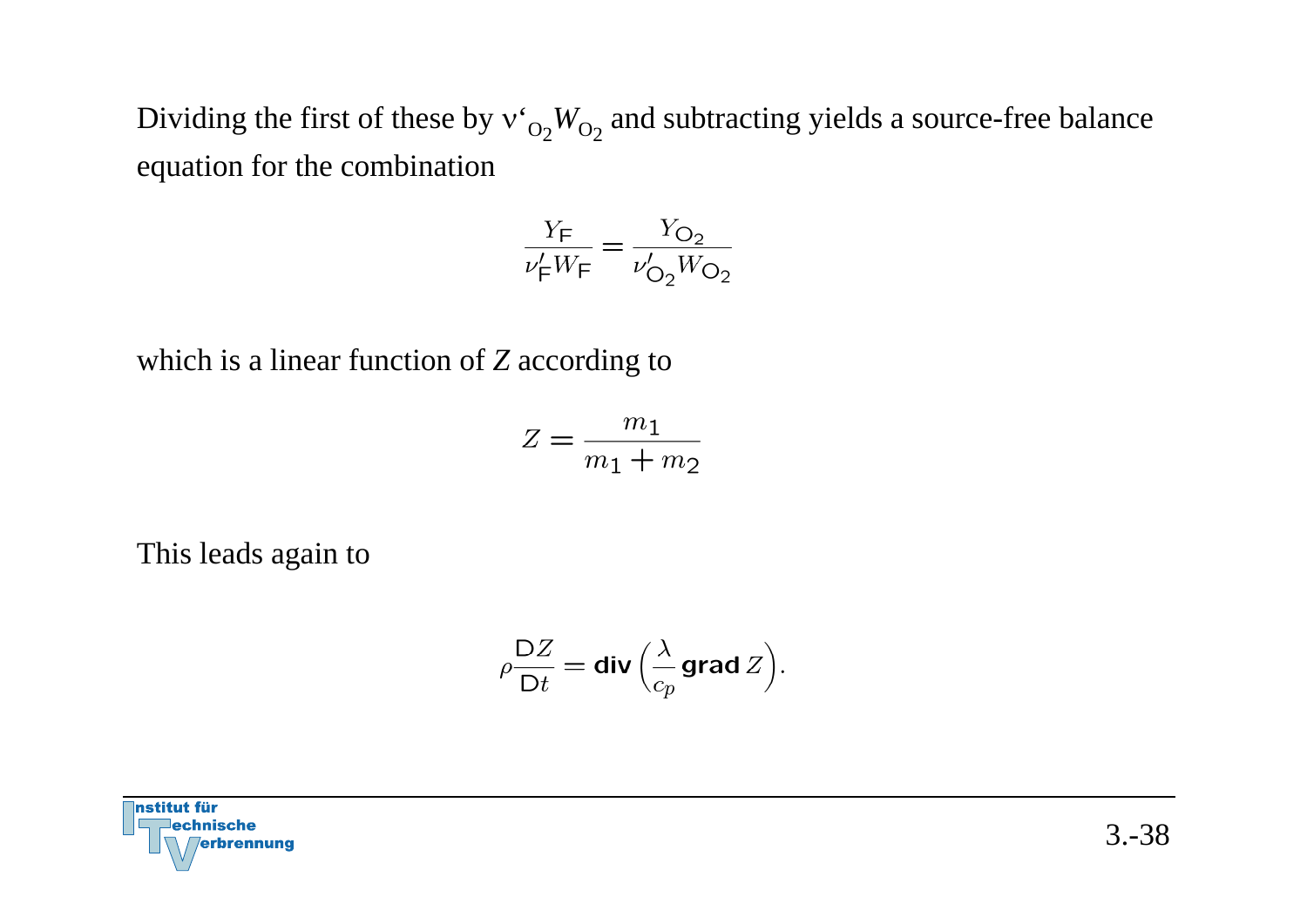For constant pressure the enthalpy equation

$$
\rho \frac{\mathsf{D}h}{\mathsf{D}t} = \frac{\mathsf{D}p}{\mathsf{D}t} + \mathsf{div}\left(\frac{\lambda}{c_p}\mathsf{grad}\,h\right).
$$

has the same form as

$$
\rho \frac{\mathsf{D}Z}{\mathsf{D}t} = \mathsf{div}\left(\frac{\lambda}{c_p}\mathsf{grad}\,Z\right).
$$

and a coupling relation between the enthalpy and the mixture fraction may be derived

$$
h = h_2 + Z(h_1 - h_2)
$$

where  $h_1$  is the enthalpy of the fuel stream and  $h_2$  that of the oxidizer stream.

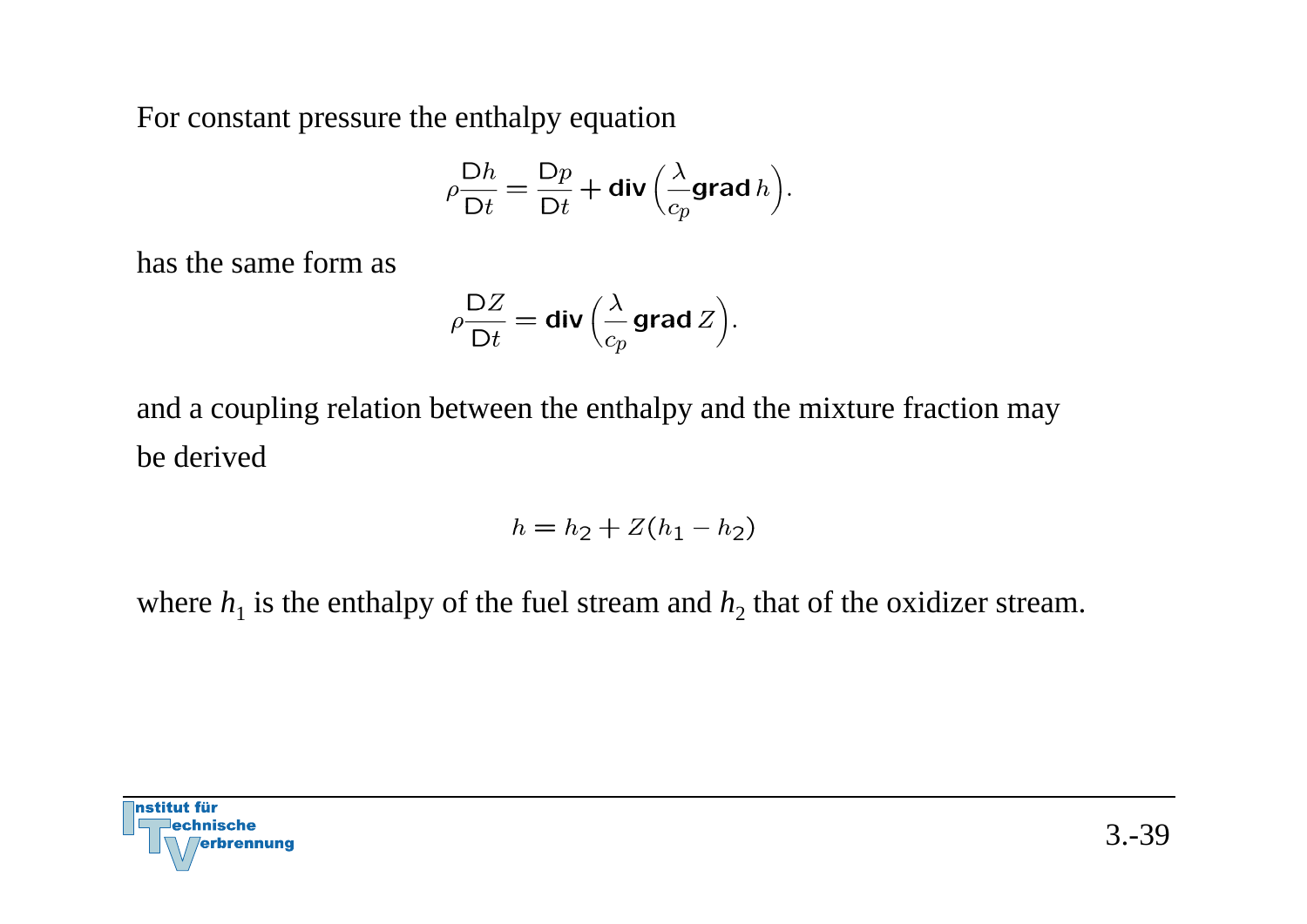Similarly, using

$$
\rho \frac{\mathsf{D} Z_j}{\mathsf{D} t} = \mathop{\mathrm{div}}\nolimits\left(\frac{\lambda}{c_p}\mathop{\mathrm{grad}}\nolimits Z_j\right)
$$

and

$$
\rho \frac{\mathsf{D}Z}{\mathsf{D}t} = \mathsf{div}\left(\frac{\lambda}{c_p} \mathsf{grad}\, Z\right).
$$

the element mass fractions may be expressed in terms of the mixture fraction

$$
Z_j = Z_{j,2} + Z(Z_{j,1} - Z_{j,2}),
$$

where  $Z_{j,1}$  and  $Z_{j,2}$  are the element mass fractions in the fuel and oxidizer stream.

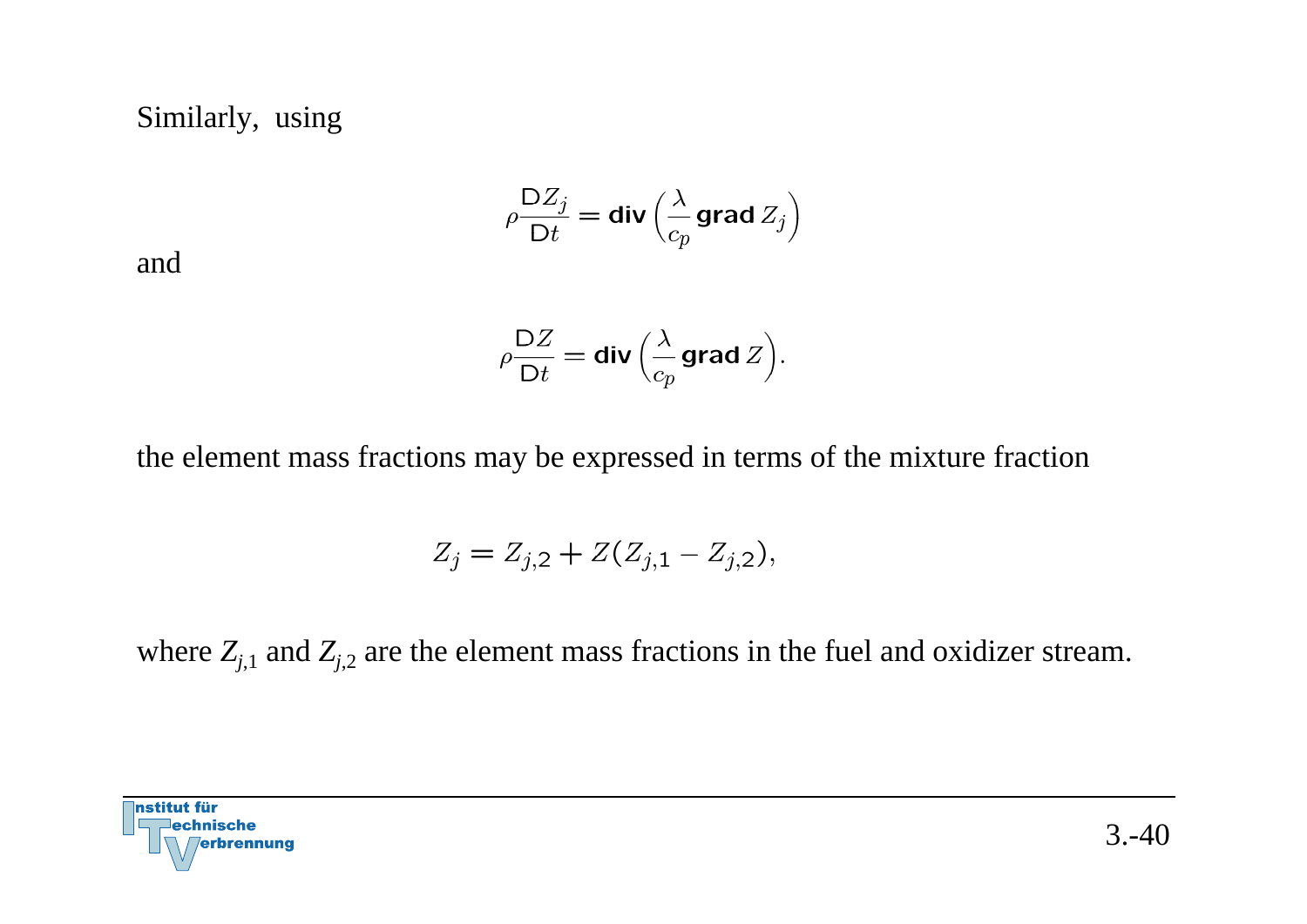It should be noted that the coupling relations

$$
h = h_2 + Z(h_1 - h_2)
$$

and

$$
Z_j = Z_{j,2} + Z(Z_{j,1} - Z_{j,2})
$$

required a two feed system with equivalent boundary conditions for the enthalpy and the mass fractions.